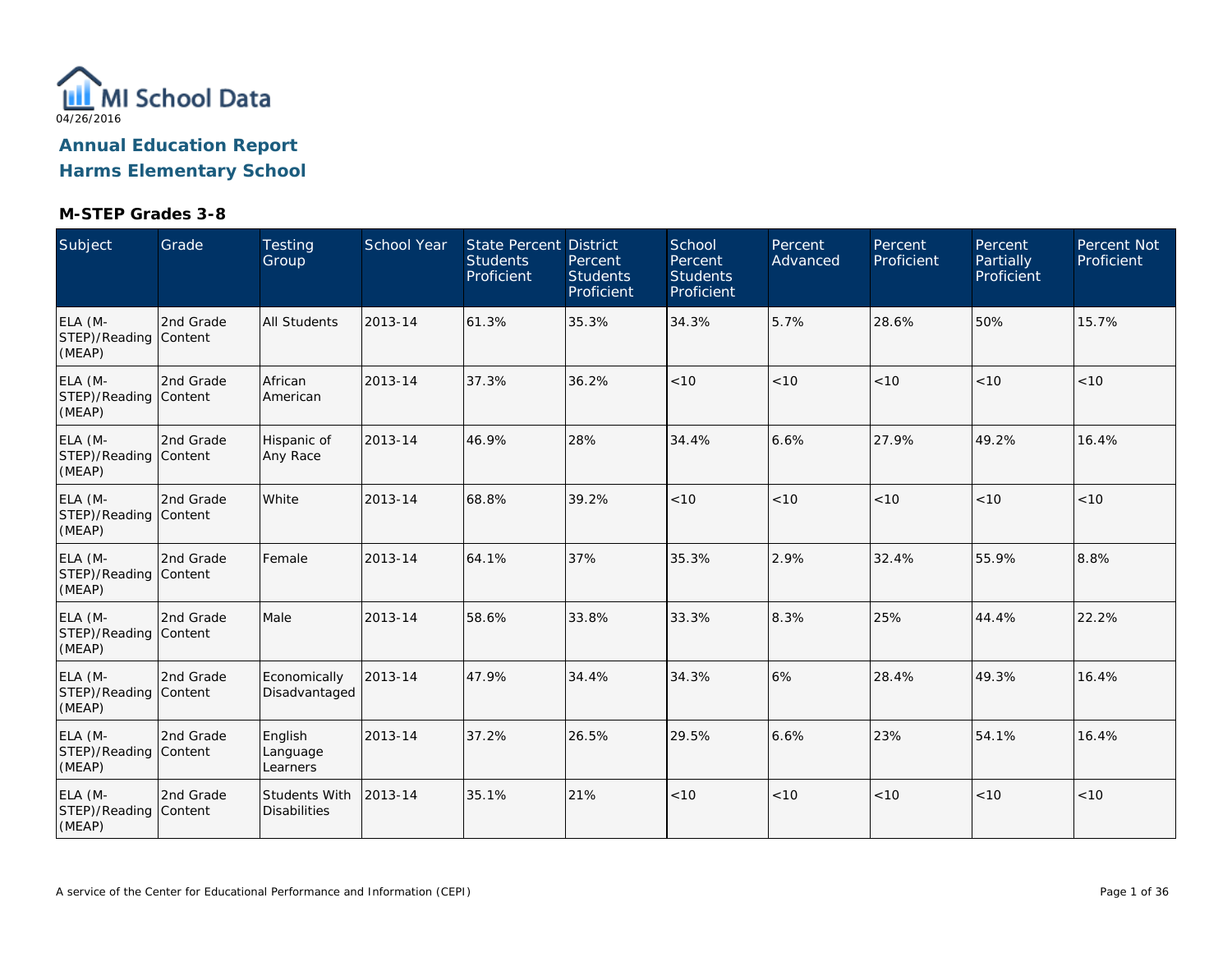

| Subject                                    | Grade     | Testing<br>Group        | School Year | <b>State Percent District</b><br><b>Students</b><br>Proficient | Percent<br><b>Students</b><br>Proficient | School<br>Percent<br><b>Students</b><br>Proficient | Percent<br>Advanced | Percent<br>Proficient | Percent<br>Partially<br>Proficient | Percent Not<br>Proficient |
|--------------------------------------------|-----------|-------------------------|-------------|----------------------------------------------------------------|------------------------------------------|----------------------------------------------------|---------------------|-----------------------|------------------------------------|---------------------------|
| ELA (M-<br>STEP)/Reading Content<br>(MEAP) | 3rd Grade | <b>All Students</b>     | 2014-15     | 50%                                                            | 11.7%                                    | 32.9%                                              | 12.9%               | 20%                   | 28.6%                              | 38.6%                     |
| ELA (M-<br>STEP)/Reading Content<br>(MEAP) | 3rd Grade | <b>All Students</b>     | 2013-14     | 70%                                                            | 42.6%                                    | 58.6%                                              | 4.3%                | 54.3%                 | 28.6%                              | 12.9%                     |
| ELA (M-<br>STEP)/Reading Content<br>(MEAP) | 3rd Grade | African<br>American     | 2014-15     | 23.2%                                                          | 10.5%                                    | < 10                                               | < 10                | < 10                  | < 10                               | < 10                      |
| ELA (M-<br>STEP)/Reading Content<br>(MEAP) | 3rd Grade | African<br>American     | 2013-14     | 47.6%                                                          | 41.8%                                    | < 10                                               | < 10                | < 10                  | < 10                               | < 10                      |
| ELA (M-<br>STEP)/Reading Content<br>(MEAP) | 3rd Grade | Hispanic of<br>Any Race | 2014-15     | 37.2%                                                          | 14.8%                                    | 34.8%                                              | 13.6%               | 21.2%                 | 27.3%                              | 37.9%                     |
| ELA (M-<br>STEP)/Reading Content<br>(MEAP) | 3rd Grade | Hispanic of<br>Any Race | 2013-14     | 57.8%                                                          | 44.4%                                    | 62.5%                                              | 4.7%                | 57.8%                 | 28.1%                              | 9.4%                      |
| ELA (M-<br>STEP)/Reading Content<br>(MEAP) | 3rd Grade | Two or More<br>Races    | 2014-15     | 47.7%                                                          | 30%                                      | < 10                                               | < 10                | < 10                  | < 10                               | < 10                      |
| ELA (M-<br>STEP)/Reading Content<br>(MEAP) | 3rd Grade | White                   | 2014-15     | 58.2%                                                          | 12.1%                                    | < 10                                               | < 10                | < 10                  | < 10                               | < 10                      |
| ELA (M-<br>STEP)/Reading Content<br>(MEAP) | 3rd Grade | White                   | 2013-14     | 76.5%                                                          | 41.3%                                    | < 10                                               | < 10                | < 10                  | < 10                               | < 10                      |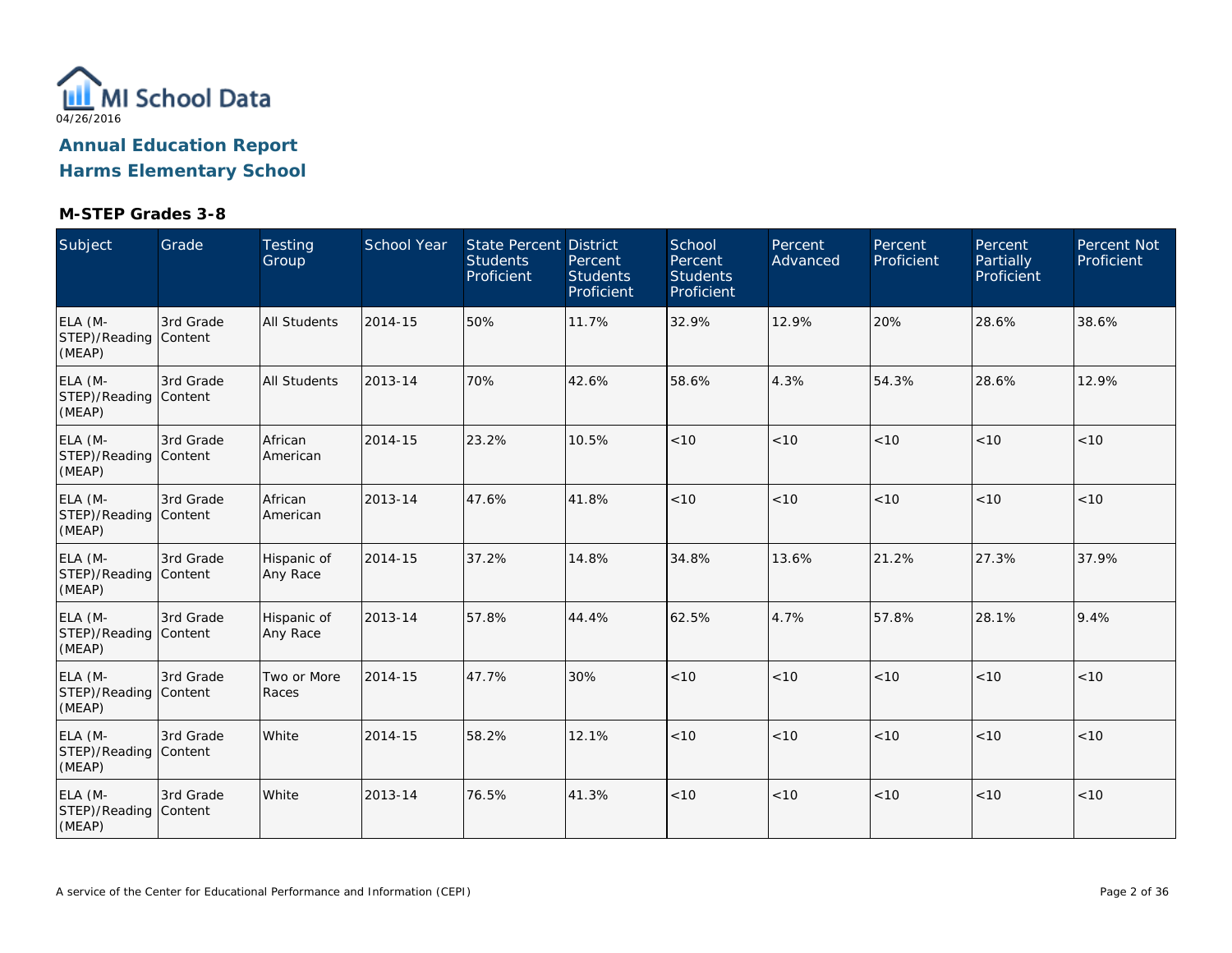

| Subject                                    | Grade     | Testing<br>Group                            | School Year | State Percent District<br><b>Students</b><br>Proficient | Percent<br><b>Students</b><br>Proficient | School<br>Percent<br><b>Students</b><br>Proficient | Percent<br>Advanced | Percent<br>Proficient | Percent<br>Partially<br>Proficient | Percent Not<br>Proficient |
|--------------------------------------------|-----------|---------------------------------------------|-------------|---------------------------------------------------------|------------------------------------------|----------------------------------------------------|---------------------|-----------------------|------------------------------------|---------------------------|
| ELA (M-<br>STEP)/Reading Content<br>(MEAP) | 3rd Grade | Female                                      | 2014-15     | 54.7%                                                   | 14.1%                                    | 39.5%                                              | 10.5%               | 28.9%                 | 26.3%                              | 34.2%                     |
| ELA (M-<br>STEP)/Reading Content<br>(MEAP) | 3rd Grade | Female                                      | 2013-14     | 73%                                                     | 46.6%                                    | 62.1%                                              | 6.9%                | 55.2%                 | 27.6%                              | 10.3%                     |
| ELA (M-<br>STEP)/Reading Content<br>(MEAP) | 3rd Grade | Male                                        | 2014-15     | 45.5%                                                   | 9.1%                                     | 25%                                                | 15.6%               | 9.4%                  | 31.3%                              | 43.8%                     |
| ELA (M-<br>STEP)/Reading Content<br>(MEAP) | 3rd Grade | Male                                        | 2013-14     | 67%                                                     | 38.7%                                    | 56.1%                                              | 2.4%                | 53.7%                 | 29.3%                              | 14.6%                     |
| ELA (M-<br>STEP)/Reading Content<br>(MEAP) | 3rd Grade | Economically<br>Disadvantaged               | 2014-15     | 35.3%                                                   | 10.4%                                    | 32.8%                                              | 12.5%               | 20.3%                 | 28.1%                              | 39.1%                     |
| ELA (M-<br>STEP)/Reading Content<br>(MEAP) | 3rd Grade | Economically<br>Disadvantaged               | 2013-14     | 57.3%                                                   | 40.9%                                    | 59.4%                                              | 4.3%                | 55.1%                 | 27.5%                              | 13%                       |
| ELA (M-<br>STEP)/Reading Content<br>(MEAP) | 3rd Grade | English<br>Language<br>Learners             | 2014-15     | 34.7%                                                   | 16.4%                                    | 34.9%                                              | 12.7%               | 22.2%                 | 27%                                | 38.1%                     |
| ELA (M-<br>STEP)/Reading Content<br>(MEAP) | 3rd Grade | English<br>Language<br>Learners             | 2013-14     | 42.9%                                                   | 43.5%                                    | 59.6%                                              | 1.8%                | 57.9%                 | 31.6%                              | 8.8%                      |
| ELA (M-<br>STEP)/Reading Content<br>(MEAP) | 3rd Grade | <b>Students With</b><br><b>Disabilities</b> | 2014-15     | 23.3%                                                   | 7.9%                                     | < 10                                               | < 10                | < 10                  | < 10                               | < 10                      |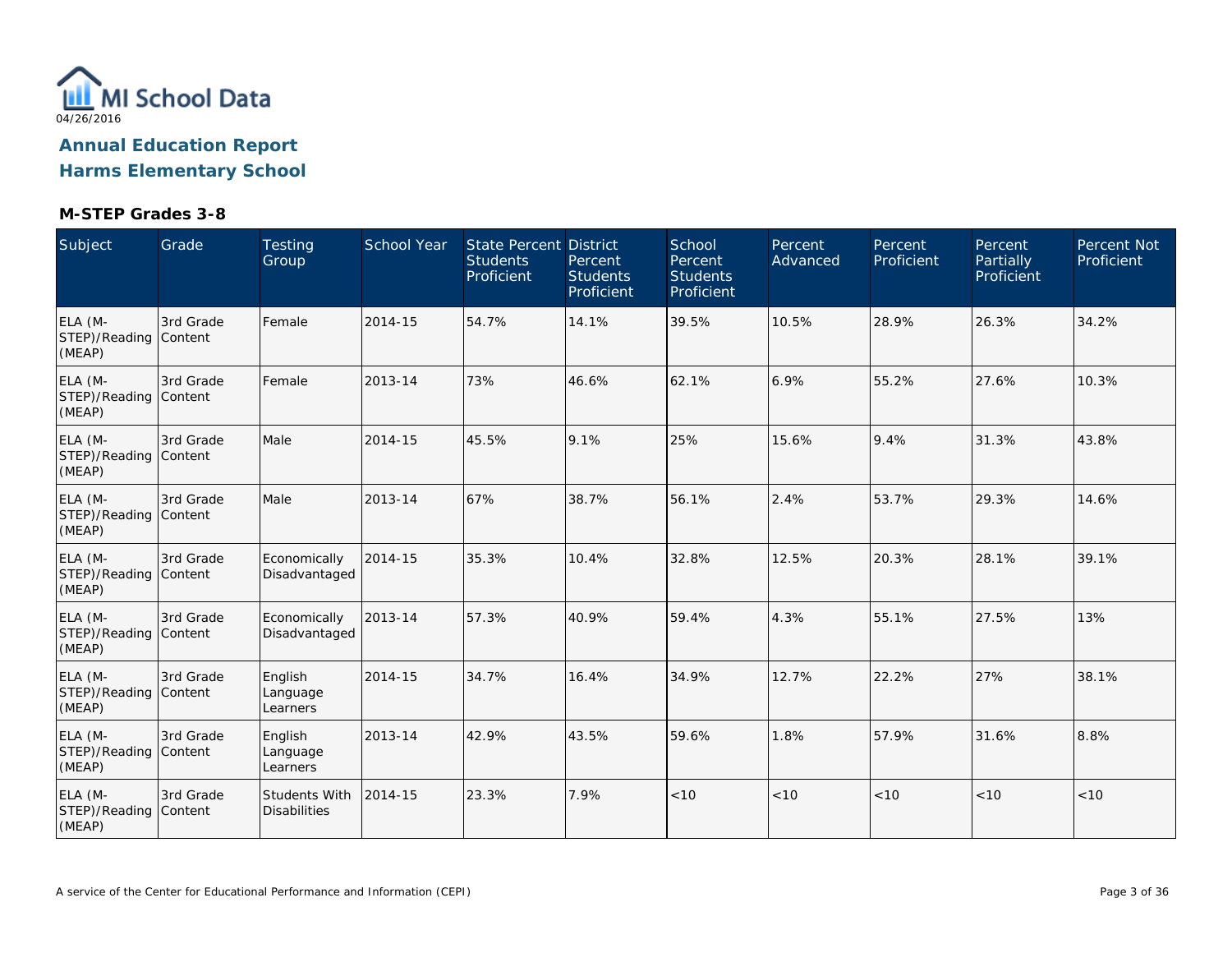

| Subject                                    | Grade     | <b>Testing</b><br>Group              | School Year | State Percent District<br><b>Students</b><br>Proficient | Percent<br><b>Students</b><br>Proficient | School<br>Percent<br><b>Students</b><br>Proficient | Percent<br>Advanced | Percent<br>Proficient | Percent<br>Partially<br>Proficient | Percent Not<br>Proficient |
|--------------------------------------------|-----------|--------------------------------------|-------------|---------------------------------------------------------|------------------------------------------|----------------------------------------------------|---------------------|-----------------------|------------------------------------|---------------------------|
| ELA (M-<br>STEP)/Reading Content<br>(MEAP) | 3rd Grade | Students With<br><b>Disabilities</b> | 2013-14     | 41.6%                                                   | 24.1%                                    | < 10                                               | < 10                | < 10                  | < 10                               | < 10                      |
| ELA (M-<br>STEP)/Reading Content<br>(MEAP) | 4th Grade | All Students                         | 2014-15     | 46.6%                                                   | 11.5%                                    | 20.9%                                              | 4.5%                | 16.4%                 | 37.3%                              | 41.8%                     |
| ELA (M-<br>STEP)/Reading Content<br>(MEAP) | 4th Grade | <b>All Students</b>                  | 2013-14     | 71.7%                                                   | 43.6%                                    | 64.1%                                              | 3.8%                | 60.3%                 | 28.2%                              | 7.7%                      |
| ELA (M-<br>STEP)/Reading Content<br>(MEAP) | 4th Grade | American<br>Indian                   | 2014-15     | 36.9%                                                   | 6.7%                                     | < 10                                               | < 10                | < 10                  | < 10                               | < 10                      |
| ELA (M-<br>STEP)/Reading Content<br>(MEAP) | 4th Grade | African<br>American                  | 2014-15     | 21.2%                                                   | 10.6%                                    | $<10$                                              | < 10                | < 10                  | < 10                               | < 10                      |
| ELA (M-<br>STEP)/Reading Content<br>(MEAP) | 4th Grade | African<br>American                  | 2013-14     | 48.7%                                                   | 43%                                      | < 10                                               | < 10                | < 10                  | < 10                               | < 10                      |
| ELA (M-<br>STEP)/Reading Content<br>(MEAP) | 4th Grade | Hispanic of<br>Any Race              | 2014-15     | 33.2%                                                   | 13.1%                                    | 22%                                                | 5.1%                | 16.9%                 | 40.7%                              | 37.3%                     |
| ELA (M-<br>STEP)/Reading Content<br>(MEAP) | 4th Grade | Hispanic of<br>Any Race              | 2013-14     | 60.8%                                                   | 45.1%                                    | 64.7%                                              | 4.4%                | 60.3%                 | 29.4%                              | 5.9%                      |
| ELA (M-<br>STEP)/Reading Content<br>(MEAP) | 4th Grade | Two or More<br>Races                 | 2013-14     | 72.6%                                                   | < 10                                     | $<10$                                              | < 10                | < 10                  | < 10                               | < 10                      |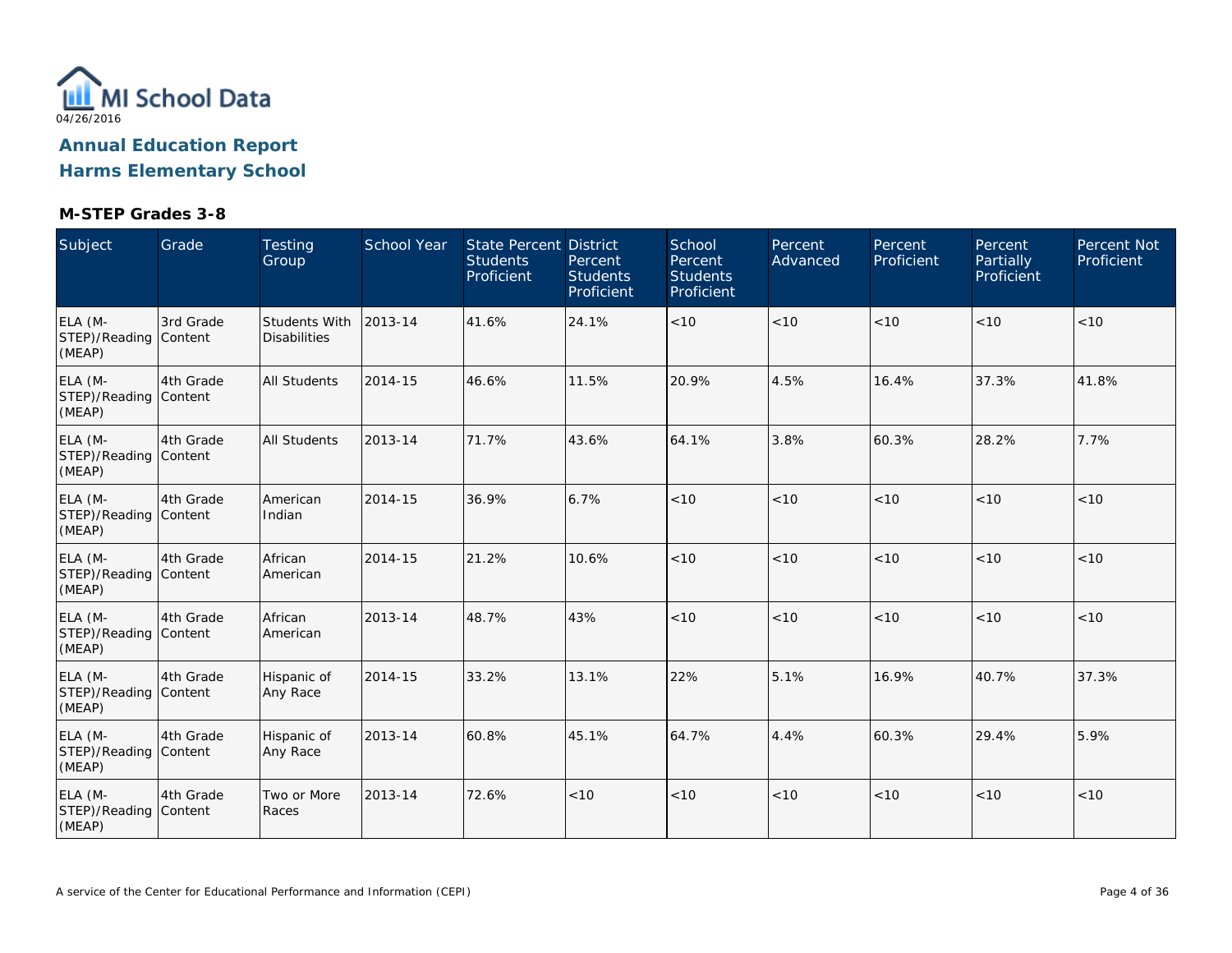

| Subject                                    | Grade     | Testing<br>Group                | School Year | <b>State Percent District</b><br><b>Students</b><br>Proficient | Percent<br><b>Students</b><br>Proficient | School<br>Percent<br><b>Students</b><br>Proficient | Percent<br>Advanced | Percent<br>Proficient | Percent<br>Partially<br>Proficient | Percent Not<br>Proficient |
|--------------------------------------------|-----------|---------------------------------|-------------|----------------------------------------------------------------|------------------------------------------|----------------------------------------------------|---------------------|-----------------------|------------------------------------|---------------------------|
| ELA (M-<br>STEP)/Reading Content<br>(MEAP) | 4th Grade | White                           | 2014-15     | 53.9%                                                          | 16.2%                                    | < 10                                               | < 10                | < 10                  | < 10                               | < 10                      |
| ELA (M-<br>STEP)/Reading Content<br>(MEAP) | 4th Grade | White                           | 2013-14     | 78.2%                                                          | 35.6%                                    | < 10                                               | < 10                | < 10                  | < 10                               | < 10                      |
| ELA (M-<br>STEP)/Reading Content<br>(MEAP) | 4th Grade | Female                          | 2014-15     | 51.5%                                                          | 14.5%                                    | 22.6%                                              | 3.2%                | 19.4%                 | 29%                                | 48.4%                     |
| ELA (M-<br>STEP)/Reading Content<br>(MEAP) | 4th Grade | Female                          | 2013-14     | 74.2%                                                          | 46.1%                                    | 59.5%                                              | 4.8%                | 54.8%                 | 31%                                | 9.5%                      |
| ELA (M-<br>STEP)/Reading Content<br>(MEAP) | 4th Grade | Male                            | 2014-15     | 41.8%                                                          | 8.7%                                     | 19.4%                                              | 5.6%                | 13.9%                 | 44.4%                              | 36.1%                     |
| ELA (M-<br>STEP)/Reading Content<br>(MEAP) | 4th Grade | Male                            | 2013-14     | 69.2%                                                          | 41%                                      | 69.4%                                              | 2.8%                | 66.7%                 | 25%                                | 5.6%                      |
| ELA (M-<br>STEP)/Reading Content<br>(MEAP) | 4th Grade | Economically<br>Disadvantaged   | 2014-15     | 30.9%                                                          | 10%                                      | 19.4%                                              | 4.8%                | 14.5%                 | 38.7%                              | 41.9%                     |
| ELA (M-<br>STEP)/Reading Content<br>(MEAP) | 4th Grade | Economically<br>Disadvantaged   | 2013-14     | 59.4%                                                          | 41.1%                                    | 63.2%                                              | 3.9%                | 59.2%                 | 28.9%                              | 7.9%                      |
| ELA (M-<br>STEP)/Reading Content<br>(MEAP) | 4th Grade | English<br>Language<br>Learners | 2014-15     | 23.7%                                                          | 10.8%                                    | 18.2%                                              | 3.6%                | 14.5%                 | 40%                                | 41.8%                     |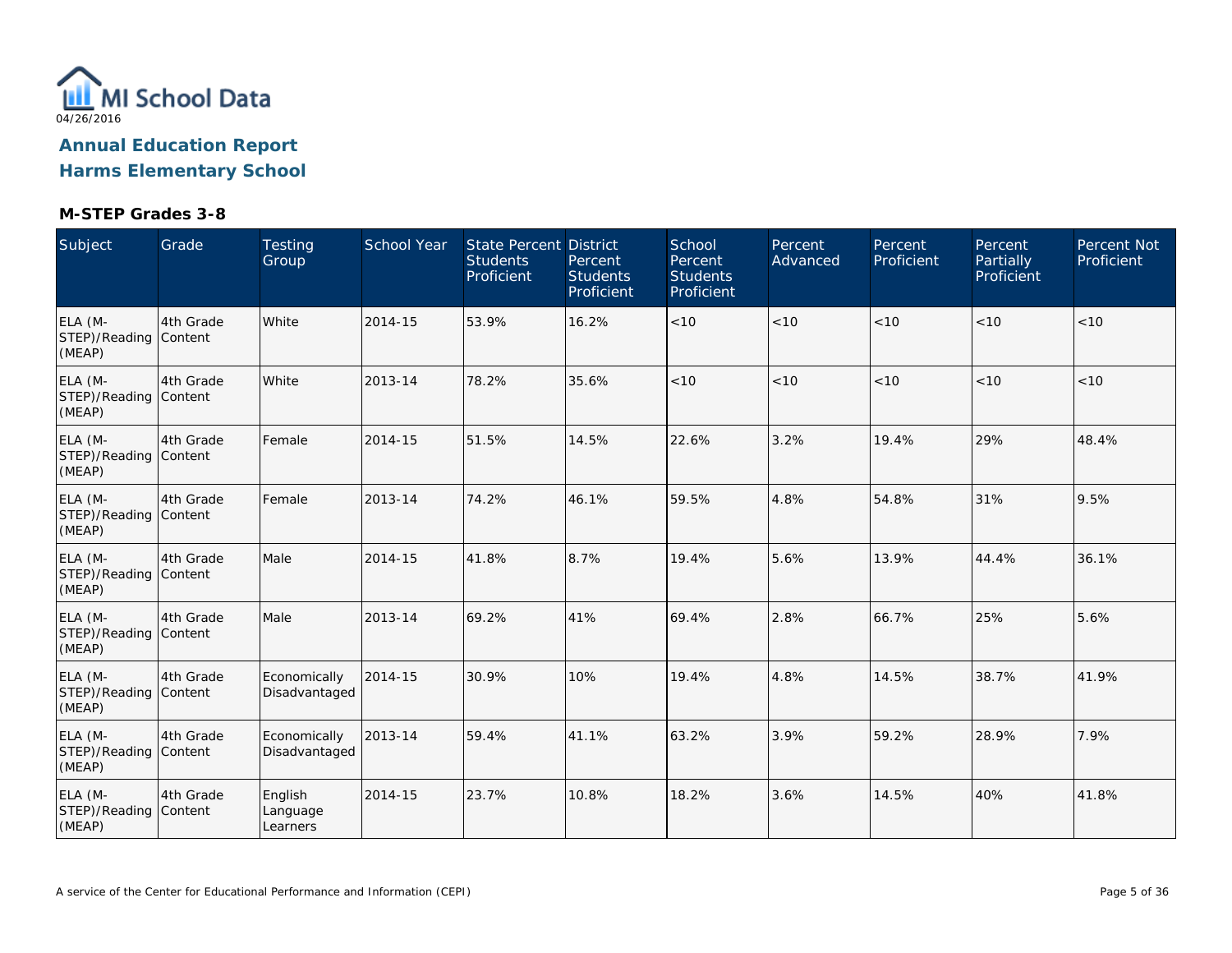

| Subject                                    | Grade     | Testing<br>Group                            | School Year | State Percent District<br><b>Students</b><br>Proficient | Percent<br><b>Students</b><br>Proficient | School<br>Percent<br><b>Students</b><br>Proficient | Percent<br>Advanced | Percent<br>Proficient | Percent<br><b>Partially</b><br>Proficient | <b>Percent Not</b><br>Proficient |
|--------------------------------------------|-----------|---------------------------------------------|-------------|---------------------------------------------------------|------------------------------------------|----------------------------------------------------|---------------------|-----------------------|-------------------------------------------|----------------------------------|
| ELA (M-<br>STEP)/Reading Content<br>(MEAP) | 4th Grade | English<br>Language<br>Learners             | 2013-14     | 39.2%                                                   | 43%                                      | 62.9%                                              | 3.2%                | 59.7%                 | 30.6%                                     | 6.5%                             |
| ELA (M-<br>STEP)/Reading Content<br>(MEAP) | 4th Grade | <b>Students With</b><br><b>Disabilities</b> | 2014-15     | 17.2%                                                   | 3.8%                                     | < 10                                               | < 10                | < 10                  | < 10                                      | < 10                             |
| ELA (M-<br>STEP)/Reading Content<br>(MEAP) | 4th Grade | Students With<br><b>Disabilities</b>        | 2013-14     | 41.1%                                                   | 24%                                      | < 10                                               | < 10                | < 10                  | < 10                                      | < 10                             |
| ELA (M-<br>STEP)/Reading Content<br>(MEAP) | 5th Grade | All Students                                | 2014-15     | 48.7%                                                   | 12.7%                                    | 30.3%                                              | 6.1%                | 24.2%                 | 27.3%                                     | 42.4%                            |
| ELA (M-<br>STEP)/Reading Content<br>(MEAP) | 5th Grade | African<br>American                         | 2014-15     | 22.5%                                                   | 11.4%                                    | < 10                                               | < 10                | < 10                  | < 10                                      | $<10$                            |
| ELA (M-<br>STEP)/Reading Content<br>(MEAP) | 5th Grade | Hispanic of<br>Any Race                     | 2014-15     | 35.4%                                                   | 16.9%                                    | 33.3%                                              | 6.7%                | 26.7%                 | 28.3%                                     | 38.3%                            |
| ELA (M-<br>STEP)/Reading Content<br>(MEAP) | 5th Grade | Two or More<br>Races                        | 2014-15     | 47.6%                                                   | 0%                                       | $<10$                                              | $<10$               | < 10                  | < 10                                      | $<10$                            |
| ELA (M-<br>STEP)/Reading Content<br>(MEAP) | 5th Grade | White                                       | 2014-15     | 55.7%                                                   | 7.2%                                     | < 10                                               | < 10                | < 10                  | < 10                                      | < 10                             |
| ELA (M-<br>STEP)/Reading Content<br>(MEAP) | 5th Grade | Female                                      | 2014-15     | 54.3%                                                   | 14.6%                                    | 30.8%                                              | 7.7%                | 23.1%                 | 34.6%                                     | 34.6%                            |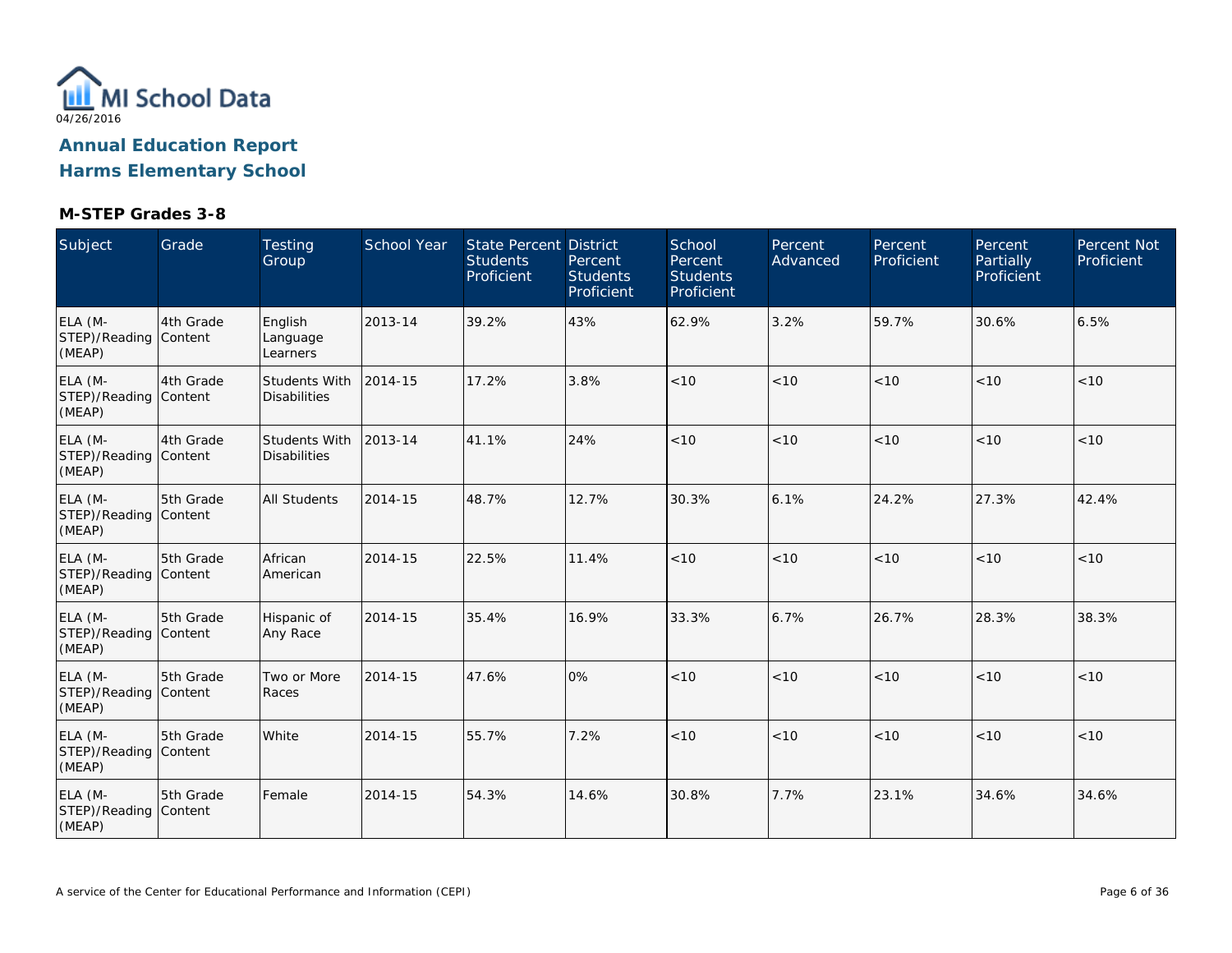

| Subject                                    | Grade                | Testing<br>Group                     | School Year | State Percent District<br><b>Students</b><br>Proficient | Percent<br><b>Students</b><br>Proficient | School<br>Percent<br><b>Students</b><br>Proficient | Percent<br>Advanced | Percent<br>Proficient | Percent<br>Partially<br>Proficient | Percent Not<br>Proficient |
|--------------------------------------------|----------------------|--------------------------------------|-------------|---------------------------------------------------------|------------------------------------------|----------------------------------------------------|---------------------|-----------------------|------------------------------------|---------------------------|
| ELA (M-<br>STEP)/Reading Content<br>(MEAP) | 5th Grade            | Male                                 | 2014-15     | 43.3%                                                   | 10.8%                                    | 30%                                                | 5%                  | 25%                   | 22.5%                              | 47.5%                     |
| ELA (M-<br>STEP)/Reading Content<br>(MEAP) | 5th Grade            | Economically<br>Disadvantaged        | 2014-15     | 32.6%                                                   | 10.8%                                    | 31.1%                                              | 6.6%                | 24.6%                 | 27.9%                              | 41%                       |
| ELA (M-<br>STEP)/Reading Content<br>(MEAP) | 5th Grade            | English<br>Language<br>Learners      | 2014-15     | 22.7%                                                   | 14%                                      | 27.3%                                              | 5.5%                | 21.8%                 | 30.9%                              | 41.8%                     |
| ELA (M-<br>STEP)/Reading Content<br>(MEAP) | 5th Grade            | Students With<br><b>Disabilities</b> | 2014-15     | 14.6%                                                   | 5.7%                                     | < 10                                               | $<10$               | < 10                  | < 10                               | < 10                      |
| Mathematics                                | 2nd Grade<br>Content | All Students                         | 2013-14     | 40.1%                                                   | 14.6%                                    | 9.7%                                               | 1.4%                | 8.3%                  | 25%                                | 65.3%                     |
| <b>Mathematics</b>                         | 2nd Grade<br>Content | African<br>American                  | 2013-14     | 18.2%                                                   | 14.6%                                    | < 10                                               | < 10                | < 10                  | < 10                               | < 10                      |
| Mathematics                                | 2nd Grade<br>Content | Hispanic of<br>Any Race              | 2013-14     | 26.3%                                                   | 12.5%                                    | 11.1%                                              | 1.6%                | 9.5%                  | 27%                                | 61.9%                     |
| Mathematics                                | 2nd Grade<br>Content | White                                | 2013-14     | 46.6%                                                   | 15.5%                                    | < 10                                               | < 10                | < 10                  | < 10                               | $<10$                     |
| Mathematics                                | 2nd Grade<br>Content | Female                               | 2013-14     | 39.7%                                                   | 14.5%                                    | 8.3%                                               | 2.8%                | 5.6%                  | 25%                                | 66.7%                     |
| Mathematics                                | 2nd Grade<br>Content | Male                                 | 2013-14     | 40.6%                                                   | 14.8%                                    | 11.1%                                              | 0%                  | 11.1%                 | 25%                                | 63.9%                     |
| Mathematics                                | 2nd Grade<br>Content | Economically<br>Disadvantaged        | 2013-14     | 26.9%                                                   | 13.9%                                    | 10.1%                                              | 1.4%                | 8.7%                  | 24.6%                              | 65.2%                     |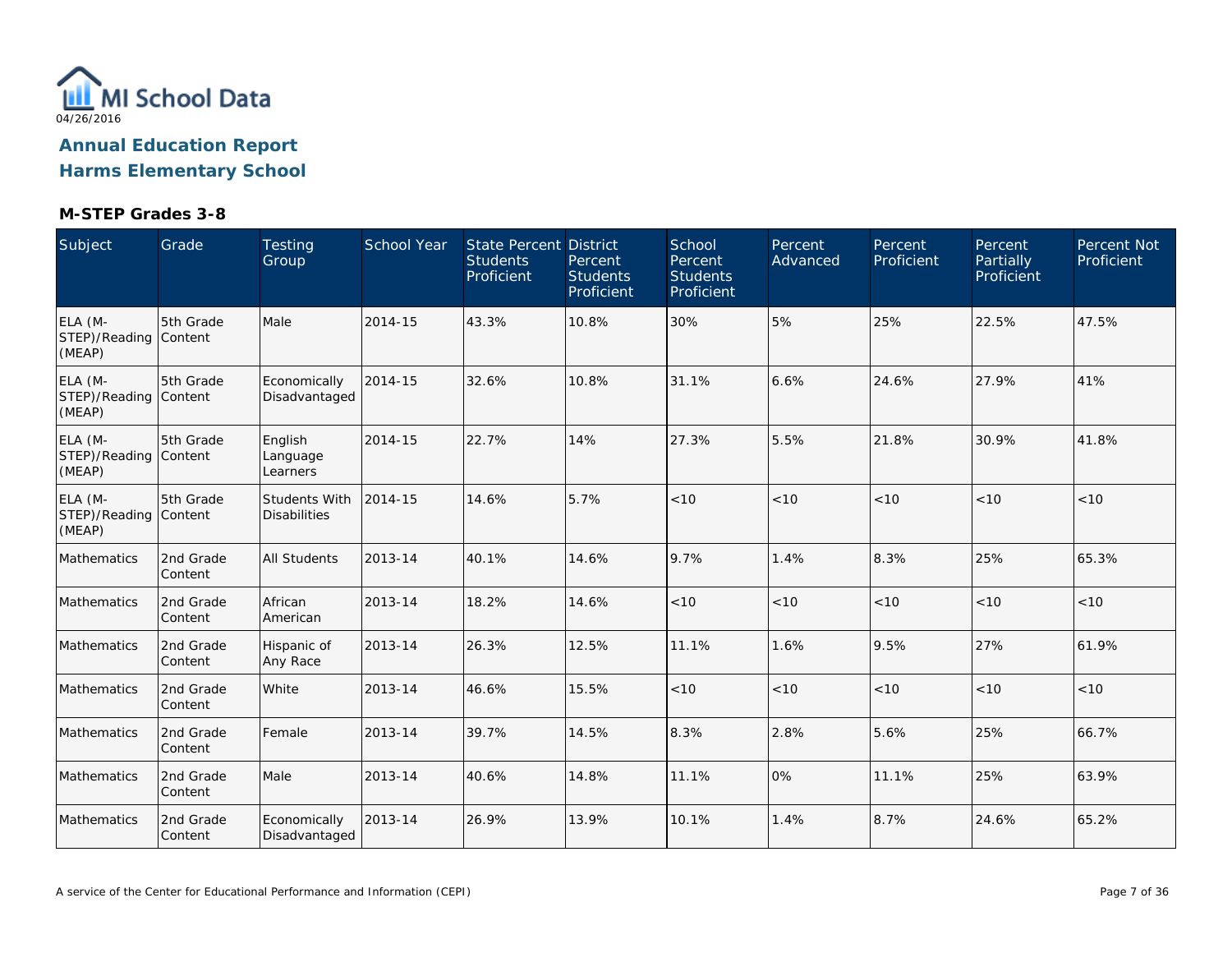

| Subject     | Grade                | Testing<br>Group                            | School Year | State Percent District<br><b>Students</b><br>Proficient | Percent<br><b>Students</b><br>Proficient | School<br>Percent<br><b>Students</b><br>Proficient | Percent<br>Advanced | Percent<br>Proficient | Percent<br>Partially<br>Proficient | Percent Not<br>Proficient |
|-------------|----------------------|---------------------------------------------|-------------|---------------------------------------------------------|------------------------------------------|----------------------------------------------------|---------------------|-----------------------|------------------------------------|---------------------------|
| Mathematics | 2nd Grade<br>Content | English<br>Language<br>Learners             | 2013-14     | 26.4%                                                   | 12.8%                                    | 9.8%                                               | 0%                  | 9.8%                  | 26.2%                              | 63.9%                     |
| Mathematics | 2nd Grade<br>Content | <b>Students With</b><br><b>Disabilities</b> | 2013-14     | 22.2%                                                   | 9.5%                                     | < 10                                               | < 10                | < 10                  | < 10                               | < 10                      |
| Mathematics | 3rd Grade<br>Content | All Students                                | 2014-15     | 48.8%                                                   | 12.8%                                    | 27.1%                                              | 10%                 | 17.1%                 | 37.1%                              | 35.7%                     |
| Mathematics | 3rd Grade<br>Content | All Students                                | 2013-14     | 45.3%                                                   | 17.2%                                    | 22.5%                                              | 1.4%                | 21.1%                 | 14.1%                              | 63.4%                     |
| Mathematics | 3rd Grade<br>Content | African<br>American                         | 2014-15     | 20.3%                                                   | 11.5%                                    | < 10                                               | < 10                | < 10                  | < 10                               | < 10                      |
| Mathematics | 3rd Grade<br>Content | African<br>American                         | 2013-14     | 18.2%                                                   | 15.8%                                    | $<10$                                              | < 10                | < 10                  | < 10                               | < 10                      |
| Mathematics | 3rd Grade<br>Content | Hispanic of<br>Any Race                     | 2014-15     | 35.7%                                                   | 16.5%                                    | 27.3%                                              | 10.6%               | 16.7%                 | 39.4%                              | 33.3%                     |
| Mathematics | 3rd Grade<br>Content | Hispanic of<br>Any Race                     | 2013-14     | 29.3%                                                   | 22.6%                                    | 24.6%                                              | 1.5%                | 23.1%                 | 15.4%                              | 60%                       |
| Mathematics | 3rd Grade<br>Content | Two or More<br>Races                        | 2014-15     | 43.6%                                                   | 0%                                       | $<10$                                              | < 10                | < 10                  | < 10                               | < 10                      |
| Mathematics | 3rd Grade<br>Content | White                                       | 2014-15     | 57.3%                                                   | 18%                                      | < 10                                               | < 10                | < 10                  | < 10                               | < 10                      |
| Mathematics | 3rd Grade<br>Content | White                                       | 2013-14     | 52.9%                                                   | 9.5%                                     | $<10$                                              | < 10                | $<10$                 | < 10                               | < 10                      |
| Mathematics | 3rd Grade<br>Content | Female                                      | 2014-15     | 48.1%                                                   | 12.9%                                    | 26.3%                                              | 13.2%               | 13.2%                 | 36.8%                              | 36.8%                     |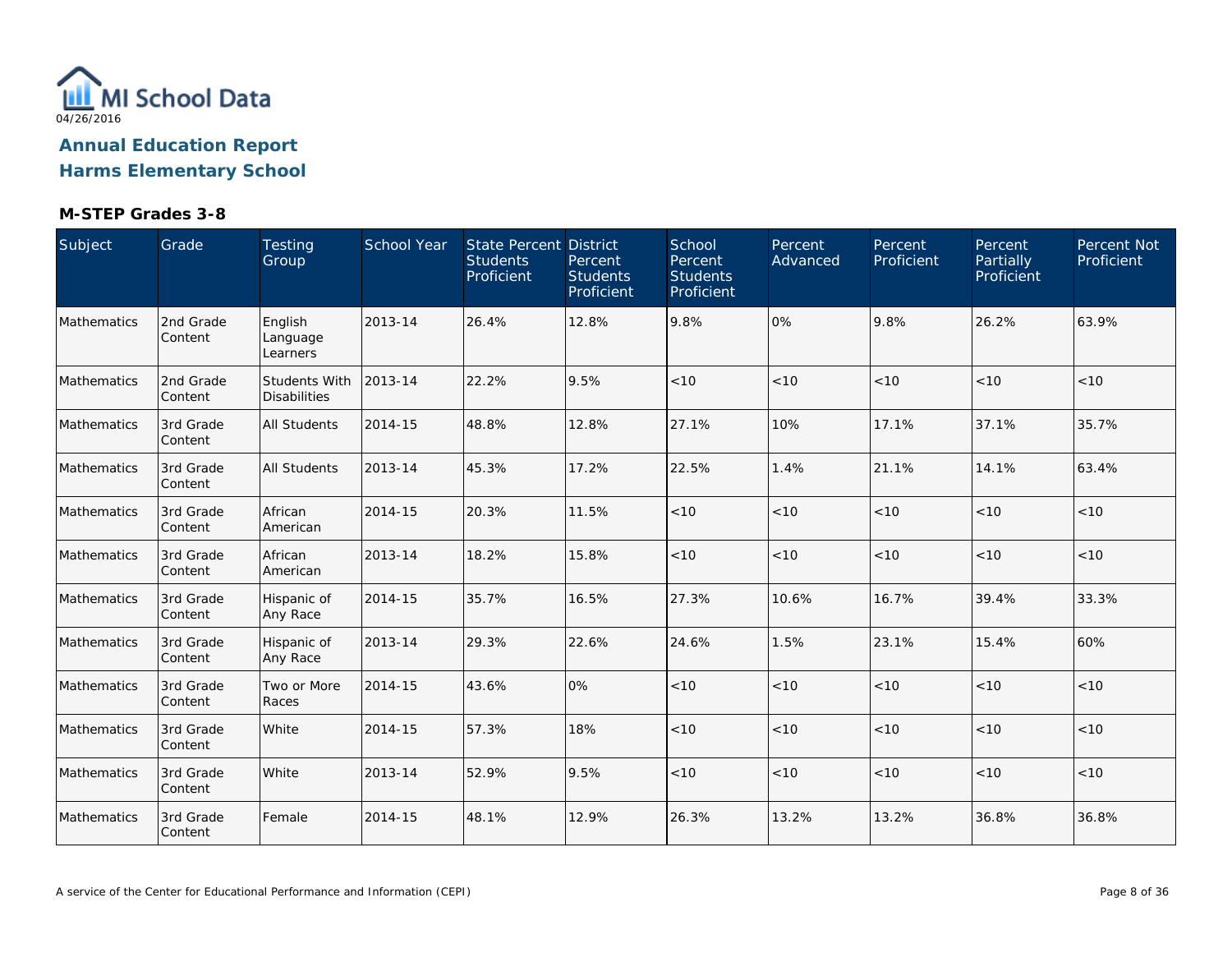

| Subject     | Grade                | Testing<br>Group                            | School Year | State Percent District<br><b>Students</b><br>Proficient | Percent<br><b>Students</b><br>Proficient | School<br>Percent<br><b>Students</b><br>Proficient | Percent<br>Advanced | Percent<br>Proficient | Percent<br>Partially<br>Proficient | Percent Not<br>Proficient |
|-------------|----------------------|---------------------------------------------|-------------|---------------------------------------------------------|------------------------------------------|----------------------------------------------------|---------------------|-----------------------|------------------------------------|---------------------------|
| Mathematics | 3rd Grade<br>Content | Female                                      | 2013-14     | 43.4%                                                   | 16.5%                                    | 23.3%                                              | 3.3%                | 20%                   | 13.3%                              | 63.3%                     |
| Mathematics | 3rd Grade<br>Content | Male                                        | 2014-15     | 49.5%                                                   | 12.7%                                    | 28.1%                                              | 6.3%                | 21.9%                 | 37.5%                              | 34.4%                     |
| Mathematics | 3rd Grade<br>Content | Male                                        | 2013-14     | 47.2%                                                   | 18%                                      | 22%                                                | 0%                  | 22%                   | 14.6%                              | 63.4%                     |
| Mathematics | 3rd Grade<br>Content | Economically<br>Disadvantaged               | 2014-15     | 33.5%                                                   | 11.4%                                    | 28.1%                                              | 10.9%               | 17.2%                 | 34.4%                              | 37.5%                     |
| Mathematics | 3rd Grade<br>Content | Economically<br>Disadvantaged               | 2013-14     | 29.5%                                                   | 16.7%                                    | 22.9%                                              | 1.4%                | 21.4%                 | 14.3%                              | 62.9%                     |
| Mathematics | 3rd Grade<br>Content | English<br>Language<br>Learners             | 2014-15     | 37%                                                     | 17.7%                                    | 25.4%                                              | 7.9%                | 17.5%                 | 39.7%                              | 34.9%                     |
| Mathematics | 3rd Grade<br>Content | English<br>Language<br>Learners             | 2013-14     | 23.1%                                                   | 23.4%                                    | 21.1%                                              | 0%                  | 21.1%                 | 15.8%                              | 63.2%                     |
| Mathematics | 3rd Grade<br>Content | <b>Students With</b><br><b>Disabilities</b> | 2014-15     | 24.5%                                                   | 9.9%                                     | < 10                                               | < 10                | < 10                  | < 10                               | < 10                      |
| Mathematics | 3rd Grade<br>Content | Students With<br><b>Disabilities</b>        | 2013-14     | 23.2%                                                   | 10.6%                                    | $<10$                                              | < 10                | < 10                  | < 10                               | $<10$                     |
| Mathematics | 4th Grade<br>Content | <b>All Students</b>                         | 2014-15     | 41.4%                                                   | 7.6%                                     | 6.2%                                               | 0%                  | 6.2%                  | 40%                                | 53.8%                     |
| Mathematics | 4th Grade<br>Content | <b>All Students</b>                         | 2013-14     | 45.2%                                                   | 15.4%                                    | 13.9%                                              | 0%                  | 13.9%                 | 24.1%                              | 62%                       |
| Mathematics | 4th Grade<br>Content | American<br>Indian                          | 2014-15     | 31.9%                                                   | 7.1%                                     | < 10                                               | < 10                | < 10                  | < 10                               | < 10                      |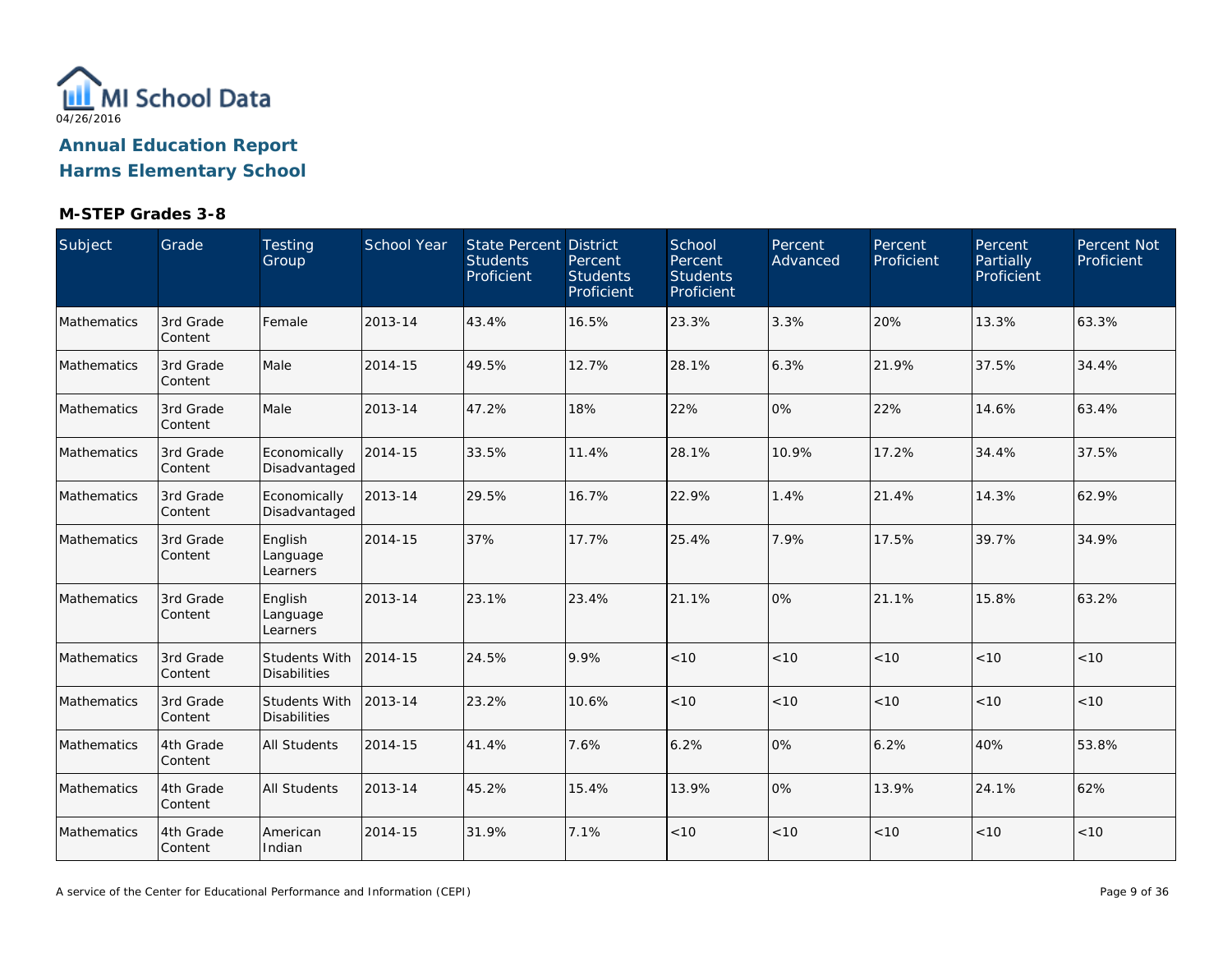

| Subject     | Grade                | Testing<br>Group              | School Year | State Percent District<br><b>Students</b><br>Proficient | Percent<br><b>Students</b><br>Proficient | School<br>Percent<br><b>Students</b><br>Proficient | Percent<br>Advanced | Percent<br>Proficient | Percent<br>Partially<br>Proficient | Percent Not<br>Proficient |
|-------------|----------------------|-------------------------------|-------------|---------------------------------------------------------|------------------------------------------|----------------------------------------------------|---------------------|-----------------------|------------------------------------|---------------------------|
| Mathematics | 4th Grade<br>Content | African<br>American           | 2014-15     | 13.2%                                                   | 6.2%                                     | < 10                                               | < 10                | < 10                  | < 10                               | < 10                      |
| Mathematics | 4th Grade<br>Content | African<br>American           | 2013-14     | 20%                                                     | 15.3%                                    | < 10                                               | < 10                | < 10                  | < 10                               | < 10                      |
| Mathematics | 4th Grade<br>Content | Hispanic of<br>Any Race       | 2014-15     | 27.1%                                                   | 12.5%                                    | 6.9%                                               | 0%                  | 6.9%                  | 41.4%                              | 51.7%                     |
| Mathematics | 4th Grade<br>Content | Hispanic of<br>Any Race       | 2013-14     | 32.3%                                                   | 14.2%                                    | 13%                                                | 0%                  | 13%                   | 27.5%                              | 59.4%                     |
| Mathematics | 4th Grade<br>Content | Two or More<br>Races          | 2013-14     | 43.2%                                                   | $<10$                                    | < 10                                               | < 10                | < 10                  | < 10                               | < 10                      |
| Mathematics | 4th Grade<br>Content | White                         | 2014-15     | 49.3%                                                   | 13.2%                                    | < 10                                               | < 10                | < 10                  | < 10                               | < 10                      |
| Mathematics | 4th Grade<br>Content | White                         | 2013-14     | 51.7%                                                   | 8.1%                                     | < 10                                               | < 10                | < 10                  | < 10                               | $<10$                     |
| Mathematics | 4th Grade<br>Content | Female                        | 2014-15     | 40.3%                                                   | 7.9%                                     | 3.3%                                               | 0%                  | 3.3%                  | 33.3%                              | 63.3%                     |
| Mathematics | 4th Grade<br>Content | Female                        | 2013-14     | 44.7%                                                   | 14.4%                                    | 11.9%                                              | 0%                  | 11.9%                 | 19%                                | 69%                       |
| Mathematics | 4th Grade<br>Content | Male                          | 2014-15     | 42.4%                                                   | 7.4%                                     | 8.6%                                               | 0%                  | 8.6%                  | 45.7%                              | 45.7%                     |
| Mathematics | 4th Grade<br>Content | Male                          | 2013-14     | 45.7%                                                   | 16.5%                                    | 16.2%                                              | 0%                  | 16.2%                 | 29.7%                              | 54.1%                     |
| Mathematics | 4th Grade<br>Content | Economically<br>Disadvantaged | 2014-15     | 25.4%                                                   | 6.9%                                     | 6.7%                                               | 0%                  | 6.7%                  | 38.3%                              | 55%                       |
| Mathematics | 4th Grade<br>Content | Economically<br>Disadvantaged | 2013-14     | 29.5%                                                   | 13.6%                                    | 11.7%                                              | 0%                  | 11.7%                 | 24.7%                              | 63.6%                     |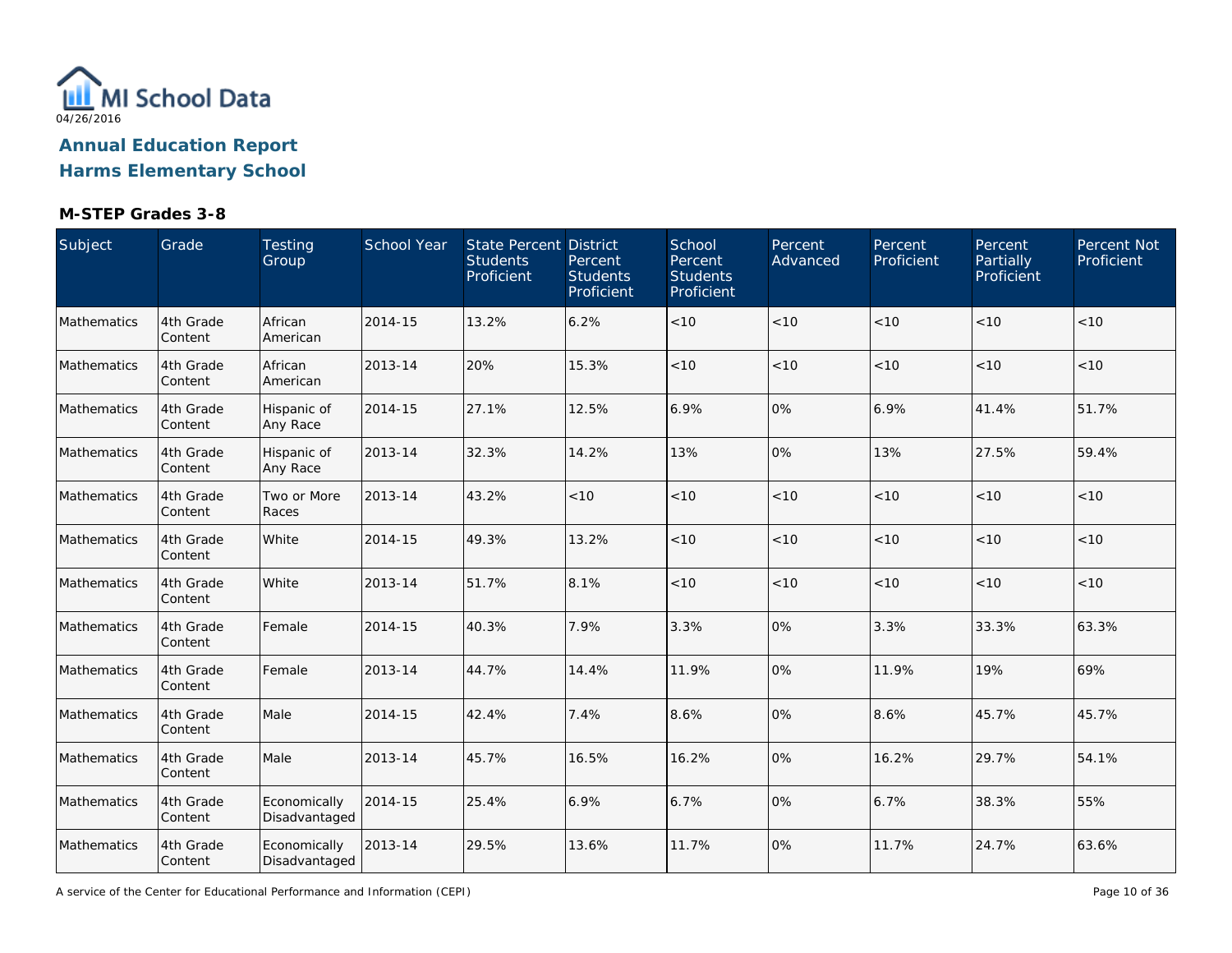

| Subject     | Grade                | Testing<br>Group                            | School Year | State Percent District<br><b>Students</b><br>Proficient | Percent<br><b>Students</b><br>Proficient | School<br>Percent<br><b>Students</b><br>Proficient | Percent<br>Advanced | Percent<br>Proficient | Percent<br>Partially<br>Proficient | Percent Not<br>Proficient |
|-------------|----------------------|---------------------------------------------|-------------|---------------------------------------------------------|------------------------------------------|----------------------------------------------------|---------------------|-----------------------|------------------------------------|---------------------------|
| Mathematics | 4th Grade<br>Content | English<br>Language<br>Learners             | 2014-15     | 22.1%                                                   | 9.4%                                     | 3.8%                                               | 0%                  | 3.8%                  | 39.6%                              | 56.6%                     |
| Mathematics | 4th Grade<br>Content | English<br>Language<br>Learners             | 2013-14     | 23.1%                                                   | 14.1%                                    | 11.3%                                              | 0%                  | 11.3%                 | 25.8%                              | 62.9%                     |
| Mathematics | 4th Grade<br>Content | <b>Students With</b><br><b>Disabilities</b> | 2014-15     | 17.2%                                                   | 3.7%                                     | < 10                                               | < 10                | < 10                  | < 10                               | $<10$                     |
| Mathematics | 4th Grade<br>Content | <b>Students With</b><br><b>Disabilities</b> | 2013-14     | 20%                                                     | 5.1%                                     | < 10                                               | < 10                | < 10                  | < 10                               | < 10                      |
| Mathematics | 5th Grade<br>Content | All Students                                | 2014-15     | 33.4%                                                   | 4.1%                                     | 7.6%                                               | 1.5%                | 6.1%                  | 25.8%                              | 66.7%                     |
| Mathematics | 5th Grade<br>Content | African<br>American                         | 2014-15     | 9.1%                                                    | 3.2%                                     | < 10                                               | < 10                | < 10                  | < 10                               | < 10                      |
| Mathematics | 5th Grade<br>Content | Hispanic of<br>Any Race                     | 2014-15     | 19.5%                                                   | 5.4%                                     | 8.3%                                               | 1.7%                | 6.7%                  | 26.7%                              | 65%                       |
| Mathematics | 5th Grade<br>Content | Two or More<br>Races                        | 2014-15     | 30.5%                                                   | 0%                                       | $<10$                                              | < 10                | < 10                  | < 10                               | $<10$                     |
| Mathematics | 5th Grade<br>Content | White                                       | 2014-15     | 39.7%                                                   | 1.4%                                     | $<10$                                              | < 10                | < 10                  | < 10                               | $<10$                     |
| Mathematics | 5th Grade<br>Content | Female                                      | 2014-15     | 32.6%                                                   | 4%                                       | 11.5%                                              | 0%                  | 11.5%                 | 19.2%                              | 69.2%                     |
| Mathematics | 5th Grade<br>Content | Male                                        | 2014-15     | 34.1%                                                   | 4.1%                                     | 5%                                                 | 2.5%                | 2.5%                  | 30%                                | 65%                       |
| Mathematics | 5th Grade<br>Content | Economically<br>Disadvantaged               | 2014-15     | 18.2%                                                   | 3.4%                                     | 8.2%                                               | 1.6%                | 6.6%                  | 27.9%                              | 63.9%                     |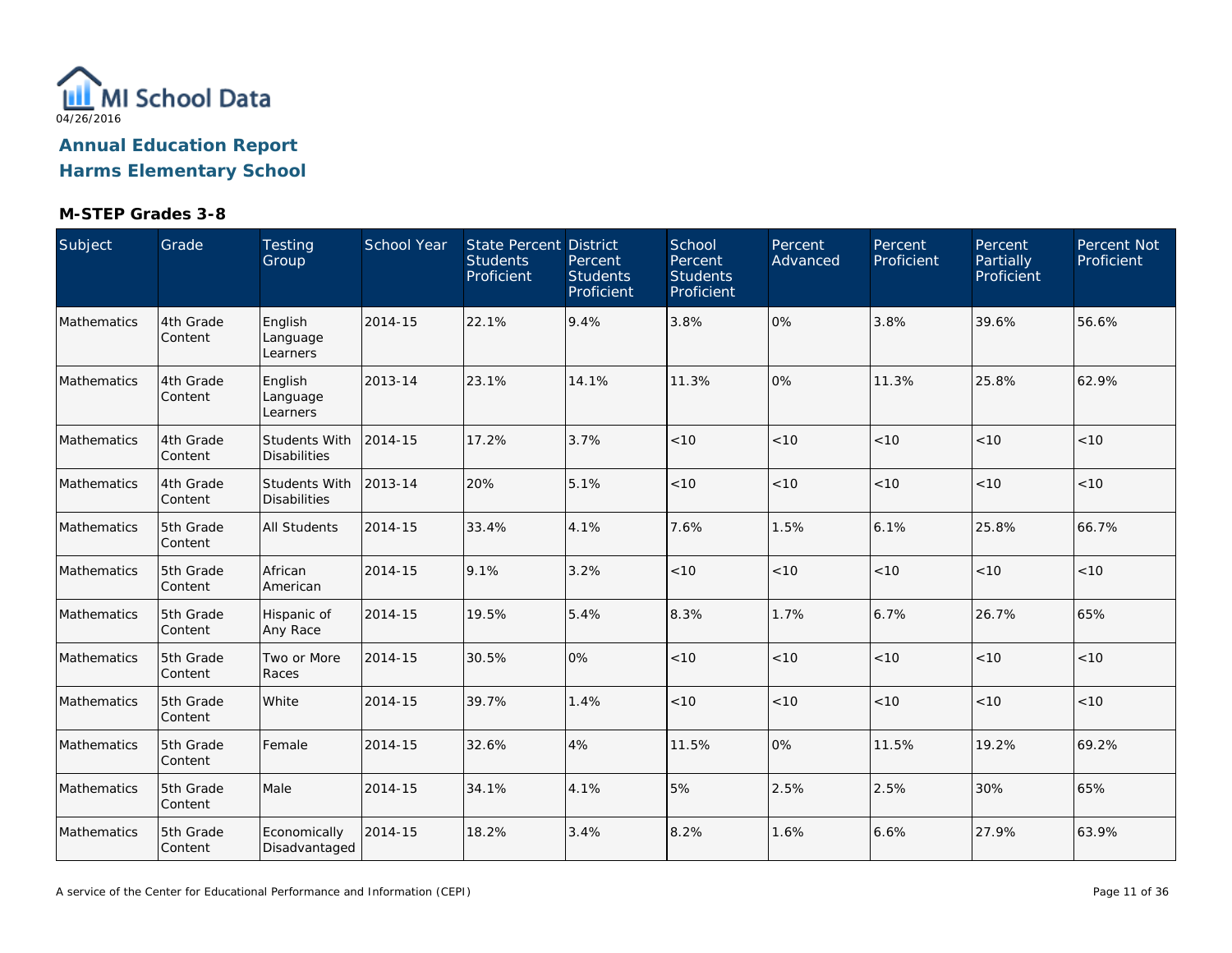

| Subject     | Grade                | Testing<br>Group                     | School Year | State Percent District<br><b>Students</b><br>Proficient | Percent<br><b>Students</b><br>Proficient | School<br>Percent<br><b>Students</b><br>Proficient | Percent<br>Advanced | Percent<br>Proficient | Percent<br>Partially<br>Proficient | Percent Not<br>Proficient |
|-------------|----------------------|--------------------------------------|-------------|---------------------------------------------------------|------------------------------------------|----------------------------------------------------|---------------------|-----------------------|------------------------------------|---------------------------|
| Mathematics | 5th Grade<br>Content | English<br>Language<br>Learners      | 2014-15     | 13.6%                                                   | 6%                                       | 5.5%                                               | 1.8%                | 3.6%                  | 25.5%                              | 69.1%                     |
| Mathematics | 5th Grade<br>Content | Students With<br><b>Disabilities</b> | 2014-15     | 9.4%                                                    | 1.3%                                     | $<10$                                              | < 10                | < 10                  | < 10                               | < 10                      |
| Science     | 4th Grade<br>Content | <b>All Students</b>                  | 2014-15     | 12.4%                                                   | 1.4%                                     | 3%                                                 | 0%                  | 3%                    | 19.4%                              | 77.6%                     |
| Science     | 4th Grade<br>Content | <b>All Students</b>                  | 2013-14     | 16.8%                                                   | 2.9%                                     | 1.3%                                               | 0%                  | 1.3%                  | 19%                                | 79.7%                     |
| Science     | 4th Grade<br>Content | American<br>Indian                   | 2014-15     | 8.7%                                                    | 0%                                       | < 10                                               | < 10                | < 10                  | < 10                               | < 10                      |
| Science     | 4th Grade<br>Content | African<br>American                  | 2014-15     | 2%                                                      | 1%                                       | $<10$                                              | $<10$               | < 10                  | < 10                               | < 10                      |
| Science     | 4th Grade<br>Content | African<br>American                  | 2013-14     | 3.3%                                                    | 2.9%                                     | < 10                                               | < 10                | < 10                  | < 10                               | < 10                      |
| Science     | 4th Grade<br>Content | Hispanic of<br>Any Race              | 2014-15     | 5.5%                                                    | 2%                                       | 3.4%                                               | 0%                  | 3.4%                  | 20.3%                              | 76.3%                     |
| Science     | 4th Grade<br>Content | Hispanic of<br>Any Race              | 2013-14     | 7.7%                                                    | 1.8%                                     | 0%                                                 | 0%                  | 0%                    | 18.8%                              | 81.2%                     |
| Science     | 4th Grade<br>Content | Two or More<br>Races                 | 2013-14     | 15.2%                                                   | < 10                                     | < 10                                               | < 10                | < 10                  | < 10                               | < 10                      |
| Science     | 4th Grade<br>Content | White                                | 2014-15     | 15.4%                                                   | 6.6%                                     | < 10                                               | < 10                | < 10                  | < 10                               | < 10                      |
| Science     | 4th Grade<br>Content | White                                | 2013-14     | 20.7%                                                   | 2.9%                                     | < 10                                               | < 10                | < 10                  | < 10                               | < 10                      |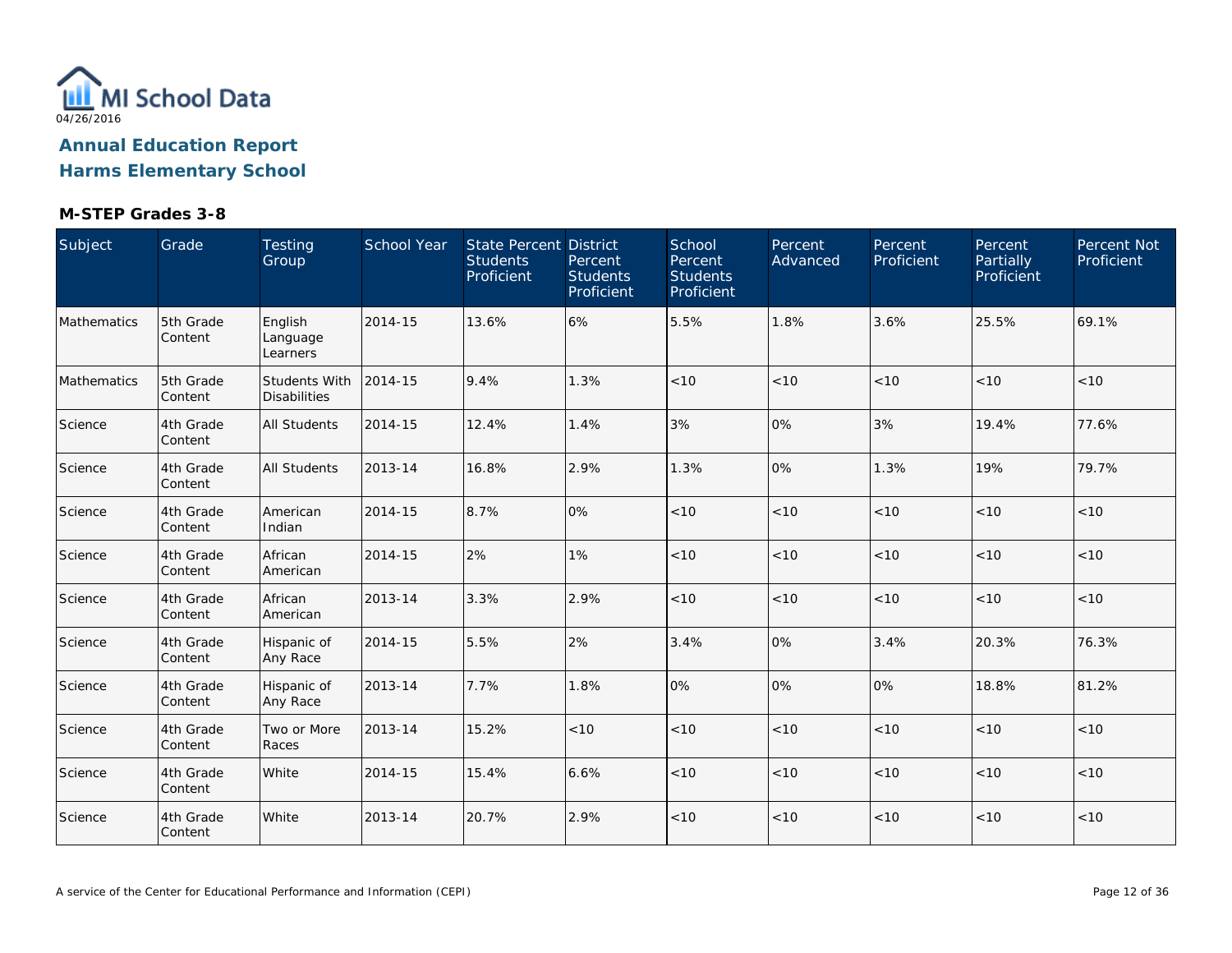

| Subject        | Grade                | Testing<br>Group                            | School Year | <b>State Percent District</b><br><b>Students</b><br>Proficient | Percent<br><b>Students</b><br>Proficient | School<br>Percent<br><b>Students</b><br>Proficient | Percent<br>Advanced | Percent<br>Proficient | Percent<br>Partially<br>Proficient | Percent Not<br>Proficient |
|----------------|----------------------|---------------------------------------------|-------------|----------------------------------------------------------------|------------------------------------------|----------------------------------------------------|---------------------|-----------------------|------------------------------------|---------------------------|
| Science        | 4th Grade<br>Content | Female                                      | 2014-15     | 10.4%                                                          | 1%                                       | 0%                                                 | 0%                  | 0%                    | 19.4%                              | 80.6%                     |
| Science        | 4th Grade<br>Content | Female                                      | 2013-14     | 15.9%                                                          | 2.9%                                     | 2.4%                                               | 0%                  | 2.4%                  | 14.3%                              | 83.3%                     |
| Science        | 4th Grade<br>Content | Male                                        | 2014-15     | 14.3%                                                          | 1.8%                                     | 5.6%                                               | 0%                  | 5.6%                  | 19.4%                              | 75%                       |
| Science        | 4th Grade<br>Content | Male                                        | 2013-14     | 17.7%                                                          | 2.9%                                     | 0%                                                 | 0%                  | 0%                    | 24.3%                              | 75.7%                     |
| Science        | 4th Grade<br>Content | Economically<br>Disadvantaged               | 2014-15     | 5.5%                                                           | 1.3%                                     | 3.2%                                               | 0%                  | 3.2%                  | 17.7%                              | 79%                       |
| Science        | 4th Grade<br>Content | Economically<br>Disadvantaged               | 2013-14     | 8%                                                             | 2.4%                                     | 0%                                                 | 0%                  | 0%                    | 19.5%                              | 80.5%                     |
| Science        | 4th Grade<br>Content | English<br>Language<br>Learners             | 2014-15     | 2.2%                                                           | 0.8%                                     | 0%                                                 | 0%                  | 0%                    | 21.8%                              | 78.2%                     |
| Science        | 4th Grade<br>Content | English<br>Language<br>Learners             | 2013-14     | 2.9%                                                           | 2%                                       | 0%                                                 | 0%                  | 0%                    | 16.1%                              | 83.9%                     |
| Science        | 4th Grade<br>Content | <b>Students With</b><br><b>Disabilities</b> | 2014-15     | 4.6%                                                           | 0.5%                                     | $<10$                                              | < 10                | < 10                  | < 10                               | < 10                      |
| Science        | 4th Grade<br>Content | Students With<br><b>Disabilities</b>        | 2013-14     | 5.6%                                                           | 2.4%                                     | < 10                                               | < 10                | < 10                  | < 10                               | < 10                      |
| Social Studies | 5th Grade<br>Content | <b>All Students</b>                         | 2014-15     | 22.2%                                                          | 3.2%                                     | 6.1%                                               | 0%                  | 6.1%                  | 69.7%                              | 24.2%                     |
| Social Studies | 5th Grade<br>Content | African<br>American                         | 2014-15     | 5.4%                                                           | 2.5%                                     | $<10$                                              | < 10                | < 10                  | < 10                               | < 10                      |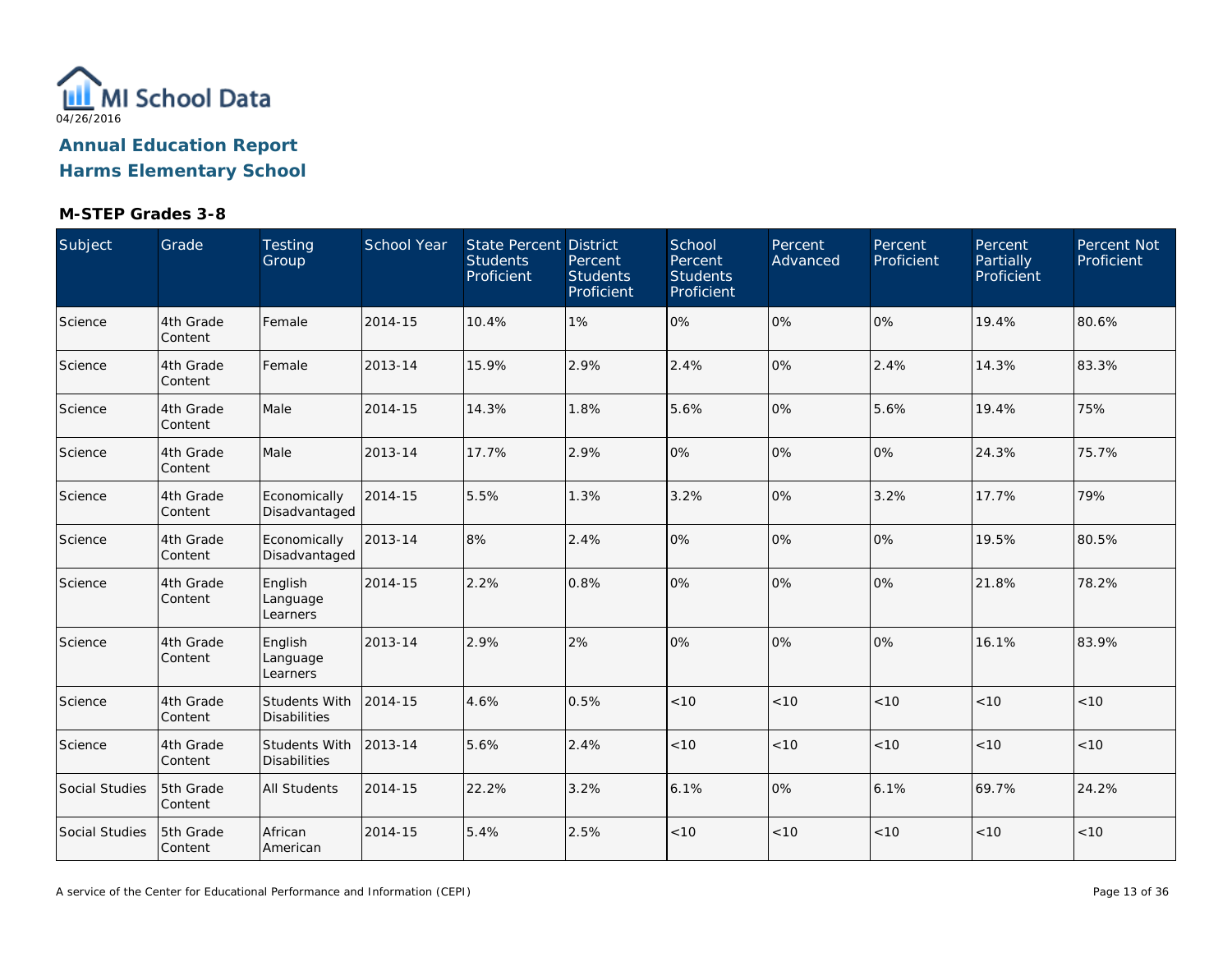

| Subject        | Grade                        | <b>Testing</b><br>Group              | School Year | <b>State Percent District</b><br><b>Students</b><br>Proficient | Percent<br><b>Students</b><br>Proficient | School<br>Percent<br><b>Students</b><br>Proficient | Percent<br>Advanced | Percent<br>Proficient | Percent<br>Partially<br>Proficient | <b>Percent Not</b><br>Proficient |
|----------------|------------------------------|--------------------------------------|-------------|----------------------------------------------------------------|------------------------------------------|----------------------------------------------------|---------------------|-----------------------|------------------------------------|----------------------------------|
| Social Studies | <b>5th Grade</b><br> Content | Hispanic of<br>Any Race              | 2014-15     | 12.3%                                                          | 5%                                       | 6.7%                                               | 0%                  | 6.7%                  | 66.7%                              | 26.7%                            |
| Social Studies | 15th Grade<br> Content       | Two or More<br>Races                 | 2014-15     | 20.5%                                                          | 0%                                       | < 10                                               | < 10                | < 10                  | < 10                               | < 10                             |
| Social Studies | <b>5th Grade</b><br> Content | White                                | 2014-15     | 26.9%                                                          | 2.9%                                     | < 10                                               | < 10                | < 10                  | < 10                               | < 10                             |
| Social Studies | 5th Grade<br>lContent        | Female                               | 2014-15     | 20.6%                                                          | 3.3%                                     | 11.5%                                              | 0%                  | 11.5%                 | 53.8%                              | 34.6%                            |
| Social Studies | <b>5th Grade</b><br>Content  | Male                                 | 2014-15     | 23.8%                                                          | 3.2%                                     | 2.5%                                               | 0%                  | 2.5%                  | 80%                                | 17.5%                            |
| Social Studies | 5th Grade<br> Content        | Economically<br>Disadvantaged        | 2014-15     | 10.9%                                                          | 2.6%                                     | 6.6%                                               | 0%                  | 6.6%                  | 70.5%                              | 23%                              |
| Social Studies | <b>5th Grade</b><br>lContent | English<br>Language<br>Learners      | 2014-15     | 6.1%                                                           | 5.7%                                     | 5.5%                                               | 0%                  | 5.5%                  | 65.5%                              | 29.1%                            |
| Social Studies | 5th Grade<br>lContent        | Students With<br><b>Disabilities</b> | 2014-15     | 6.9%                                                           | 2.4%                                     | < 10                                               | < 10                | < 10                  | < 10                               | < 10                             |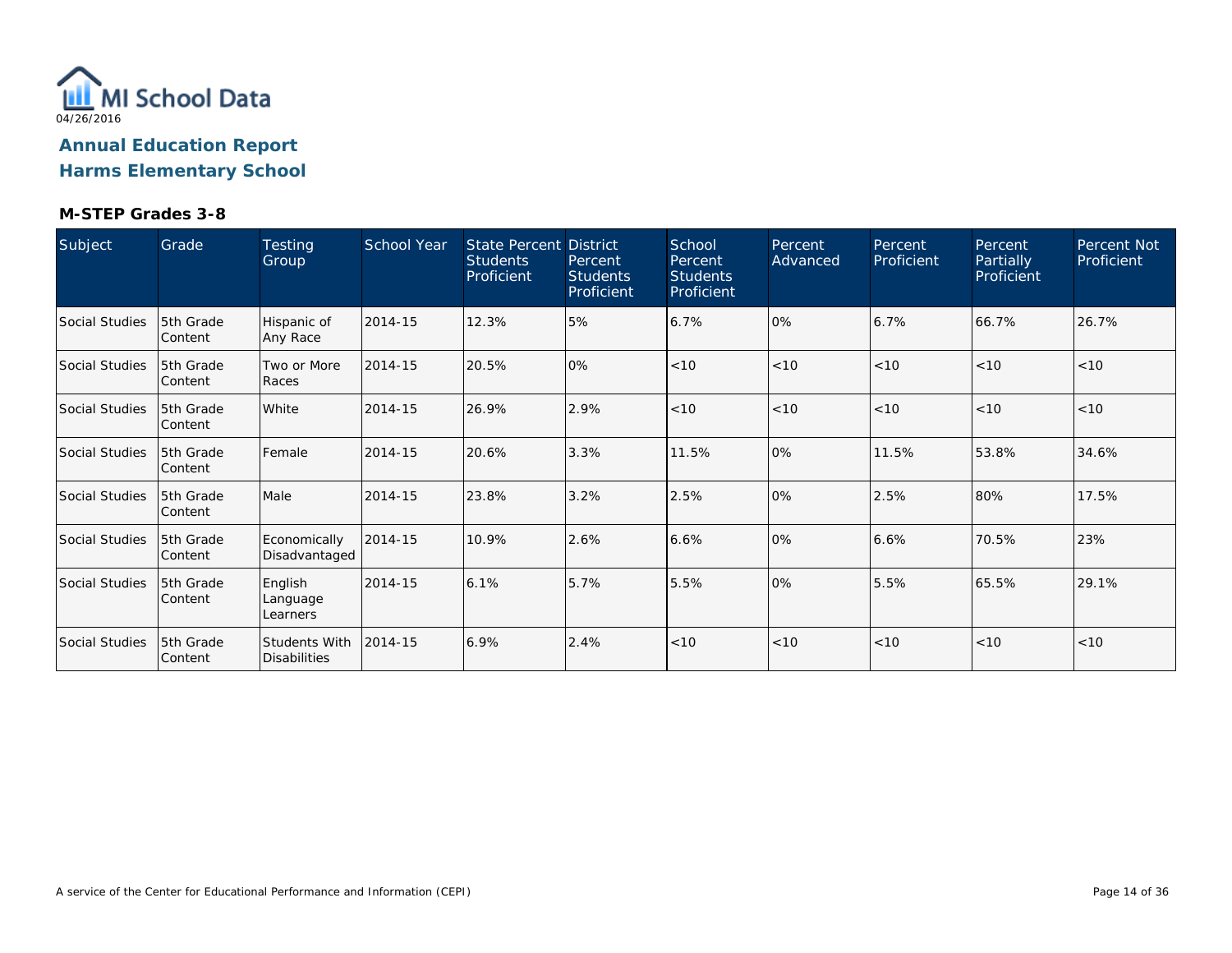

**MME**

| Subject                     | Grade | Testing<br>Group | School Year | State Percent District<br><b>Students</b><br>Proficient | Percent<br><b>Students</b><br>Proficient | School<br>Percent<br><b>Students</b><br>Proficient | Percent<br>Advanced | Percent<br>Proficient | Percent<br>Partially<br>Proficient | <b>Percent Not</b><br>Proficient |
|-----------------------------|-------|------------------|-------------|---------------------------------------------------------|------------------------------------------|----------------------------------------------------|---------------------|-----------------------|------------------------------------|----------------------------------|
| <b>ALCOHOL: U. D. L. L.</b> |       |                  |             |                                                         |                                          |                                                    |                     |                       |                                    |                                  |

No Data to Display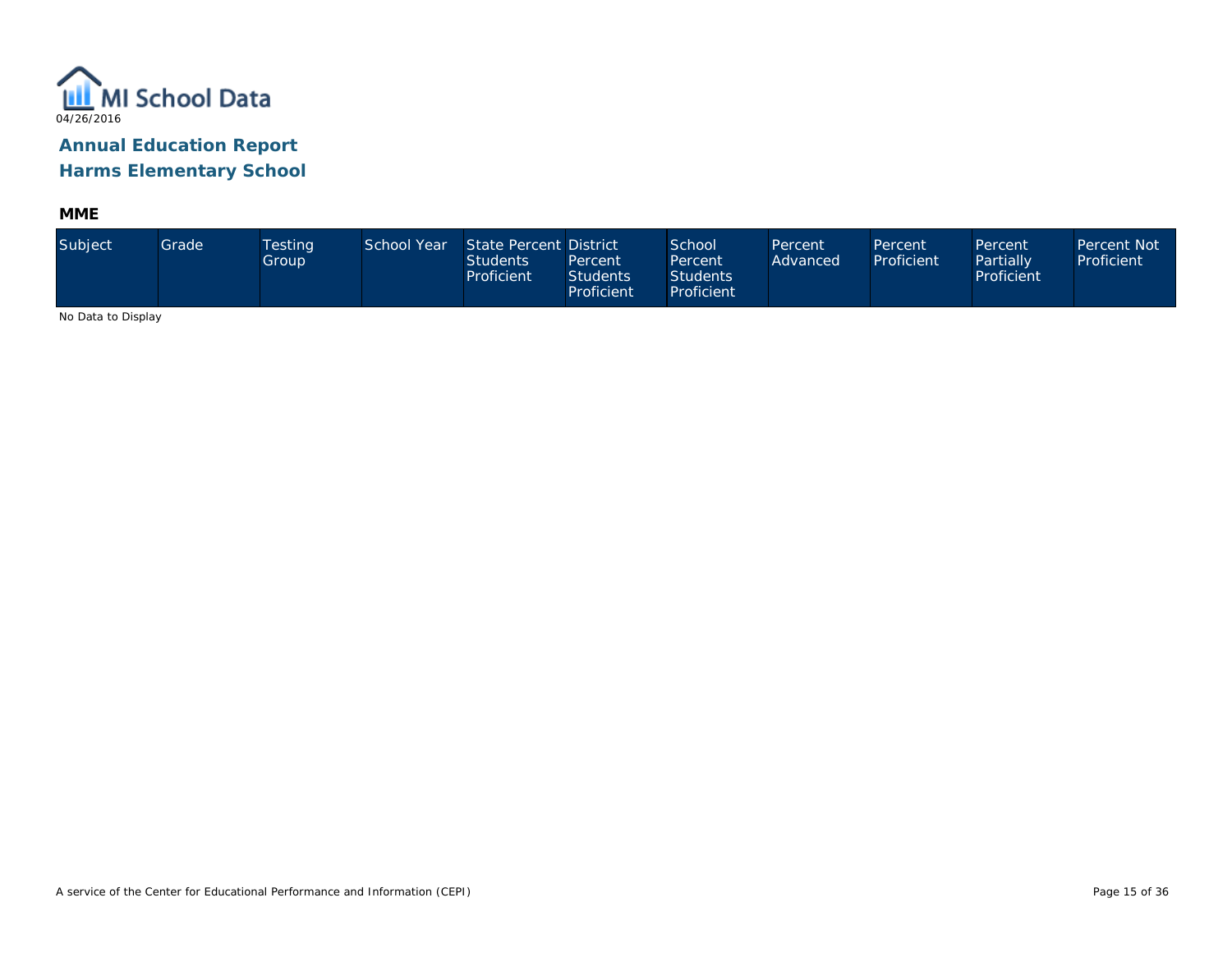

### **Michigan Educational Assessment Program Access (MEAP - Access)**

| Subject            | Grade | Testing Group School Year       |         | <b>State Percent</b><br><b>Students</b><br>Proficient | <b>District</b><br>Percent<br><b>Students</b><br>Proficient | <b>School Percent Percent</b><br><b>Students</b><br>Proficient | Exceeded | Percent Met | Percent<br>Progressing |
|--------------------|-------|---------------------------------|---------|-------------------------------------------------------|-------------------------------------------------------------|----------------------------------------------------------------|----------|-------------|------------------------|
| Mathematics        | 3rd   | <b>All Students</b>             | 2013-14 | 61.9%                                                 | 64.1%                                                       | < 10                                                           | < 10     | < 10        | < 10                   |
| Mathematics        | 3rd   | Hispanic of Any<br>Race         | 2013-14 | 54.1%                                                 | 55%                                                         | < 10                                                           | < 10     | < 10        | < 10                   |
| <b>Mathematics</b> | 3rd   | Male                            | 2013-14 | 64.4%                                                 | 65.9%                                                       | < 10                                                           | < 10     | < 10        | < 10                   |
| Mathematics        | 3rd   | Economically<br>Disadvantaged   | 2013-14 | 59.4%                                                 | 62.1%                                                       | < 10                                                           | < 10     | < 10        | < 10                   |
| Mathematics        | 3rd   | English<br>Language<br>Learners | 2013-14 | 51.3%                                                 | 52.6%                                                       | < 10                                                           | < 10     | < 10        | < 10                   |
| Mathematics        | 4th   | <b>All Students</b>             | 2013-14 | 55.3%                                                 | 49.7%                                                       | 50%                                                            | 0%       | 50%         | 50%                    |
| Mathematics        | 4th   | Hispanic of Any<br>Race         | 2013-14 | 51.3%                                                 | 19%                                                         | $<10$                                                          | < 10     | < 10        | < 10                   |
| Mathematics        | 4th   | White                           | 2013-14 | 59.8%                                                 | 75%                                                         | < 10                                                           | < 10     | < 10        | < 10                   |
| Mathematics        | 4th   | Female                          | 2013-14 | 53.7%                                                 | 54.7%                                                       | 66.7%                                                          | 0%       | 66.7%       | 33.3%                  |
| Mathematics        | 4th   | Male                            | 2013-14 | 56.2%                                                 | 47.1%                                                       | < 10                                                           | < 10     | < 10        | < 10                   |
| Mathematics        | 4th   | Economically<br>Disadvantaged   | 2013-14 | 53.4%                                                 | 50%                                                         | 50%                                                            | 0%       | 50%         | 50%                    |
| Mathematics        | 4th   | English<br>Language<br>Learners | 2013-14 | 46.2%                                                 | 26.1%                                                       | < 10                                                           | < 10     | < 10        | < 10                   |
| Mathematics        | 5th   | All Students                    | 2013-14 | 56.8%                                                 | 51.3%                                                       | $<10$                                                          | $<10$    | $<10$       | < 10                   |
| <b>Mathematics</b> | 5th   | Hispanic of Any<br>Race         | 2013-14 | 53.2%                                                 | 52.2%                                                       | < 10                                                           | < 10     | < 10        | < 10                   |
| Mathematics        | 5th   | Male                            | 2013-14 | 58.9%                                                 | 53.5%                                                       | < 10                                                           | $<10$    | < 10        | < 10                   |

A service of the Center for Educational Performance and Information (CEPI)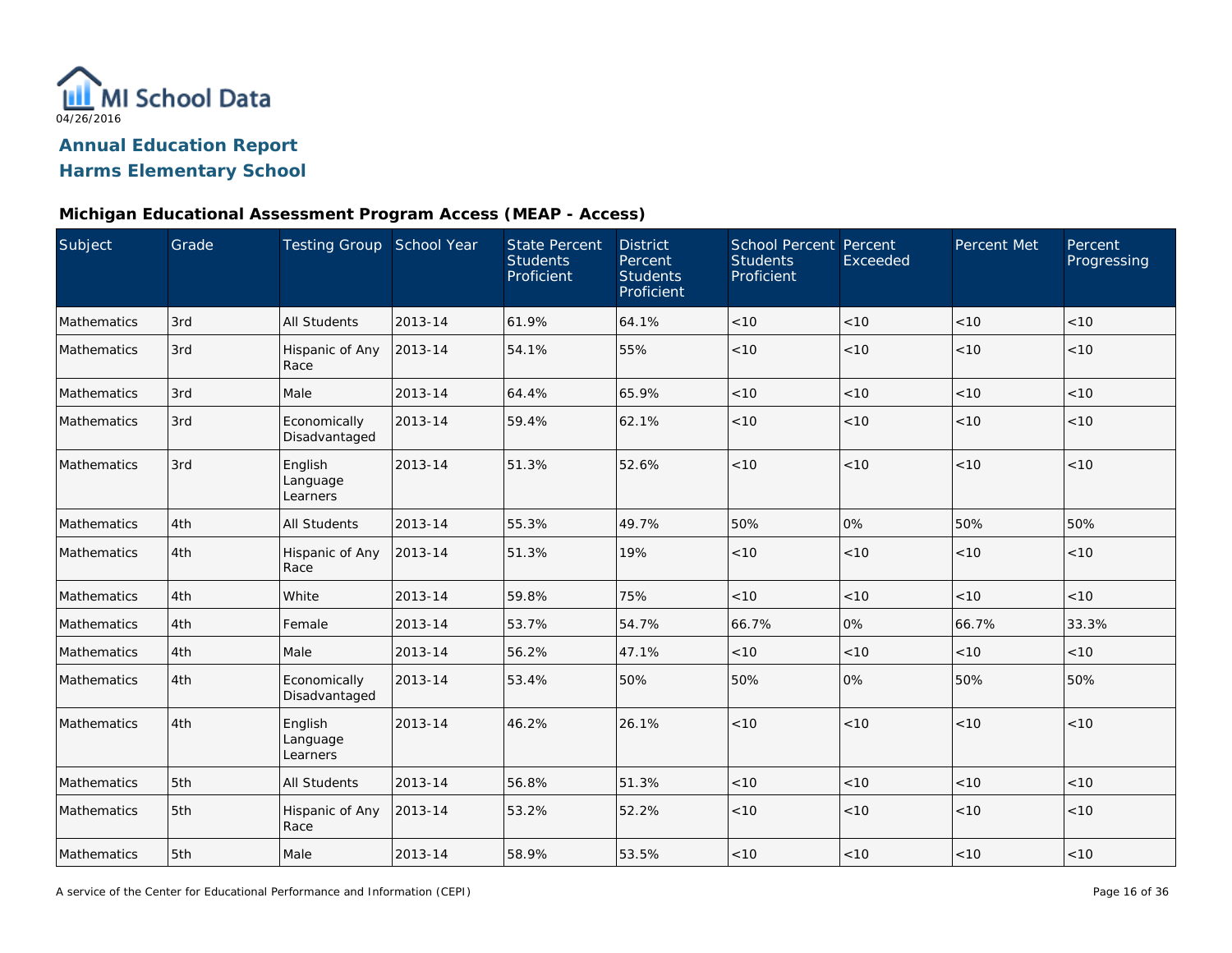

### **Michigan Educational Assessment Program Access (MEAP - Access)**

| Subject     | Grade | Testing Group School Year       |         | <b>State Percent</b><br><b>Students</b><br>Proficient | <b>District</b><br>Percent<br><b>Students</b><br>Proficient | <b>School Percent Percent</b><br><b>Students</b><br>Proficient | Exceeded | Percent Met | Percent<br>Progressing |
|-------------|-------|---------------------------------|---------|-------------------------------------------------------|-------------------------------------------------------------|----------------------------------------------------------------|----------|-------------|------------------------|
| Mathematics | 5th   | Economically<br>Disadvantaged   | 2013-14 | 54.1%                                                 | 51.2%                                                       | < 10                                                           | < 10     | < 10        | < 10                   |
| Mathematics | 5th   | English<br>Language<br>Learners | 2013-14 | 61.4%                                                 | 53.6%                                                       | < 10                                                           | < 10     | < 10        | < 10                   |
| Reading     | 3rd   | All Students                    | 2013-14 | 38.7%                                                 | 42.2%                                                       | < 10                                                           | < 10     | < 10        | < 10                   |
| Reading     | 3rd   | Hispanic of Any<br>Race         | 2013-14 | 29.2%                                                 | 33.3%                                                       | < 10                                                           | < 10     | < 10        | < 10                   |
| Reading     | 3rd   | Male                            | 2013-14 | 38.9%                                                 | 47.1%                                                       | < 10                                                           | < 10     | < 10        | < 10                   |
| Reading     | 3rd   | Economically<br>Disadvantaged   | 2013-14 | 34.6%                                                 | 40.2%                                                       | < 10                                                           | < 10     | < 10        | < 10                   |
| Reading     | 3rd   | English<br>Language<br>Learners | 2013-14 | 31.7%                                                 | 35.3%                                                       | $<10$                                                          | < 10     | < 10        | < 10                   |
| Reading     | 4th   | <b>All Students</b>             | 2013-14 | 45.6%                                                 | 39.9%                                                       | 50%                                                            | 0%       | 50%         | 50%                    |
| Reading     | 4th   | Hispanic of Any<br>Race         | 2013-14 | 39.2%                                                 | 14.3%                                                       | < 10                                                           | < 10     | < 10        | < 10                   |
| Reading     | 4th   | White                           | 2013-14 | 50.1%                                                 | 75%                                                         | < 10                                                           | < 10     | < 10        | < 10                   |
| Reading     | 4th   | Female                          | 2013-14 | 46.2%                                                 | 42.3%                                                       | 66.7%                                                          | 0%       | 66.7%       | 33.3%                  |
| Reading     | 4th   | Male                            | 2013-14 | 45.4%                                                 | 38.7%                                                       | < 10                                                           | < 10     | < 10        | < 10                   |
| Reading     | 4th   | Economically<br>Disadvantaged   | 2013-14 | 41.3%                                                 | 40%                                                         | 50%                                                            | 0%       | 50%         | 50%                    |
| Reading     | 4th   | English<br>Language<br>Learners | 2013-14 | 32.4%                                                 | 26.1%                                                       | $<10$                                                          | < 10     | < 10        | < 10                   |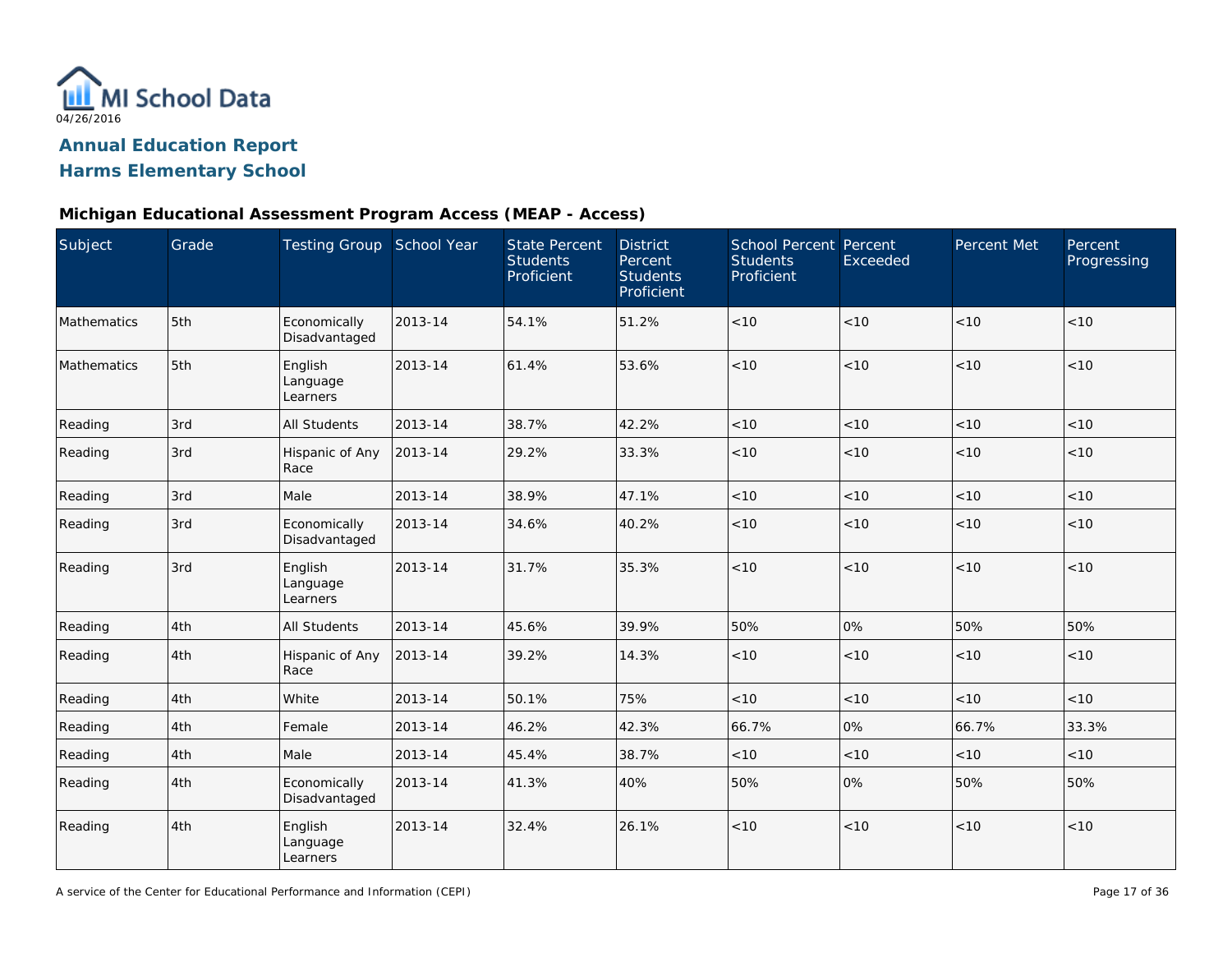

### **Michigan Educational Assessment Program Access (MEAP - Access)**

| Subject | Grade | <b>Testing Group</b>            | School Year | <b>State Percent</b><br><b>Students</b><br>Proficient | <b>District</b><br>Percent<br><b>Students</b><br>Proficient | School Percent Percent<br><b>Students</b><br>Proficient | Exceeded | Percent Met | Percent<br>Progressing |
|---------|-------|---------------------------------|-------------|-------------------------------------------------------|-------------------------------------------------------------|---------------------------------------------------------|----------|-------------|------------------------|
| Reading | 5th   | <b>All Students</b>             | 2013-14     | 59.8%                                                 | 47.6%                                                       | < 10                                                    | < 10     | < 10        | < 10                   |
| Reading | 5th   | Hispanic of Any<br>Race         | 2013-14     | 53.4%                                                 | 40.9%                                                       | < 10                                                    | < 10     | <10         | < 10                   |
| Reading | 5th   | Male                            | 2013-14     | 56.7%                                                 | 43.7%                                                       | < 10                                                    | <10      | < 10        | < 10                   |
| Reading | 5th   | Economically<br>Disadvantaged   | 2013-14     | 56.9%                                                 | 48.8%                                                       | < 10                                                    | < 10     | <10         | < 10                   |
| Reading | 5th   | English<br>Language<br>Learners | 2013-14     | 56.7%                                                 | 46.2%                                                       | < 10                                                    | < 10     | <10         | < 10                   |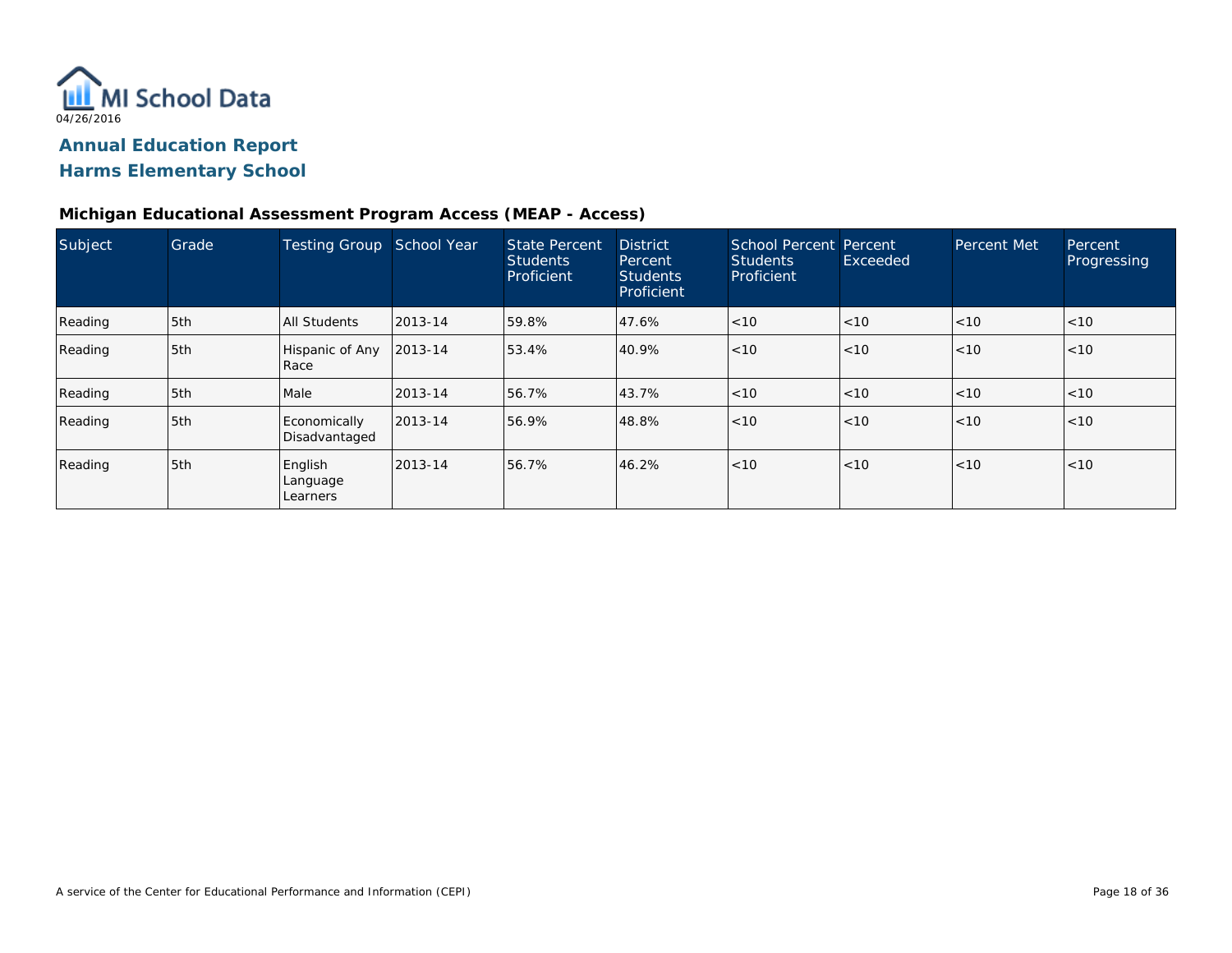

### **MI-Access Functional Independence**

| Subject | Grade                       | <b>Testing Group</b>            | School Year | State Percent<br><b>Students</b><br>Proficient | <b>District</b><br>Percent<br><b>Students</b><br>Proficient | School Percent Percent<br><b>Students</b><br>Proficient | Surpassed | Percent<br>Attained | Percent<br>Emerging |
|---------|-----------------------------|---------------------------------|-------------|------------------------------------------------|-------------------------------------------------------------|---------------------------------------------------------|-----------|---------------------|---------------------|
| Science | 4th Grade<br>Content        | All Students                    | 2013-14     | 47.4%                                          | 37.1%                                                       | < 10                                                    | < 10      | < 10                | < 10                |
| Science | 4th Grade<br><b>Content</b> | Hispanic of Any<br>Race         | 2013-14     | 40.9%                                          | < 10                                                        | < 10                                                    | < 10      | < 10                | < 10                |
| Science | l4th Grade<br>Content       | Male                            | 2013-14     | 48.4%                                          | 38.2%                                                       | < 10                                                    | < 10      | < 10                | < 10                |
| Science | l4th Grade<br>Content       | Economically<br>Disadvantaged   | 2013-14     | 47.9%                                          | 38.1%                                                       | < 10                                                    | < 10      | < 10                | <10                 |
| Science | 4th Grade<br><b>Content</b> | English<br>Language<br>Learners | 2013-14     | 27.9%                                          | 36.4%                                                       | < 10                                                    | < 10      | < 10                | < 10                |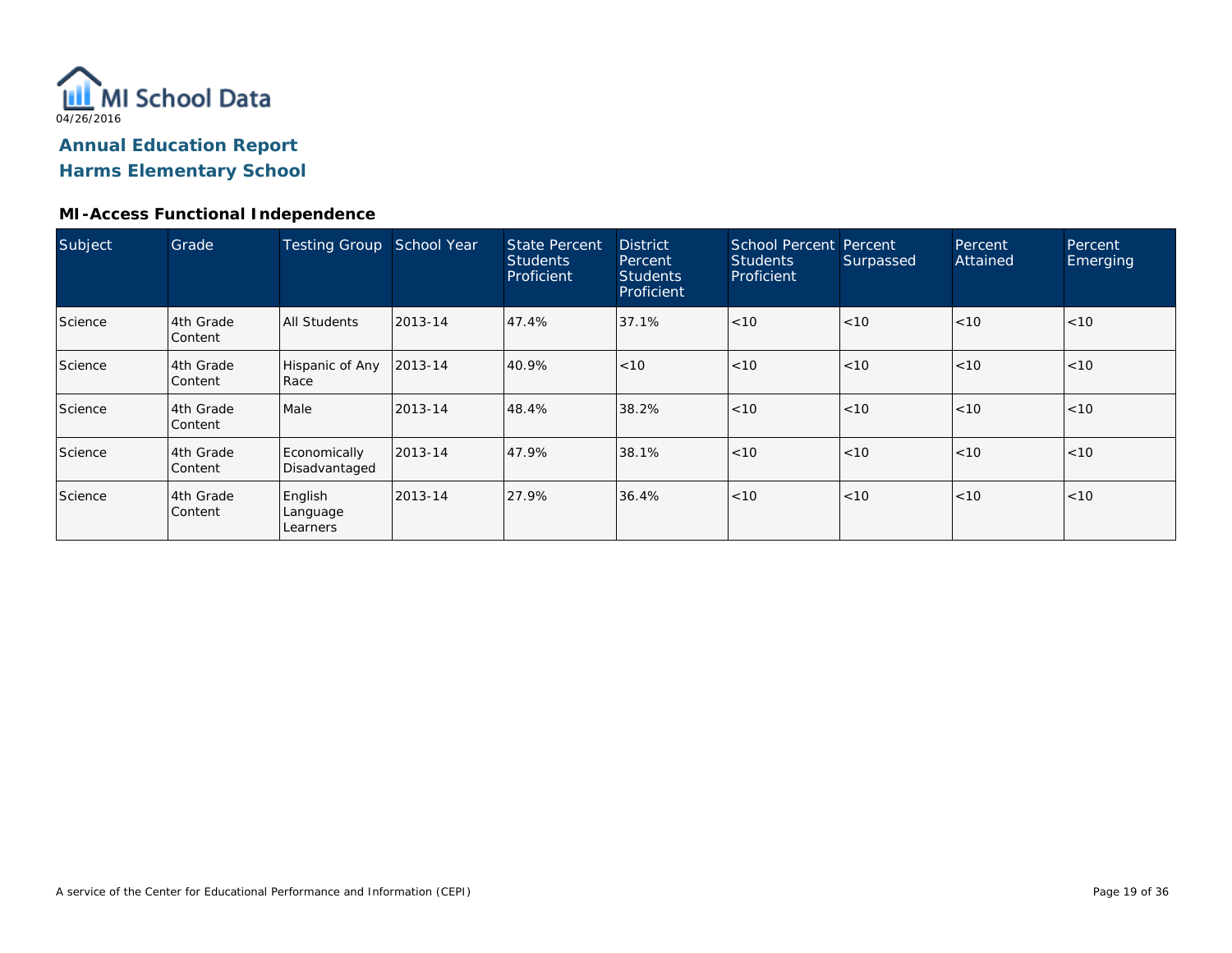

# **Annual Education Report**

**Harms Elementary School**

### **MI-Access Supported Independence**

| Subject<br>Testing Group School Year<br>School Percent Percent<br>State Percent<br><b>District</b><br>Grade<br>Percent<br>Percent<br>Attained<br><b>Students</b><br><b>Students</b><br>Surpassed<br>Percent<br>Proficient<br>Proficient<br><b>Students</b><br>Proficient |  |  |  |  |  |  |  |  |  | <b>Emerging</b> |
|--------------------------------------------------------------------------------------------------------------------------------------------------------------------------------------------------------------------------------------------------------------------------|--|--|--|--|--|--|--|--|--|-----------------|
|--------------------------------------------------------------------------------------------------------------------------------------------------------------------------------------------------------------------------------------------------------------------------|--|--|--|--|--|--|--|--|--|-----------------|

No Data to Display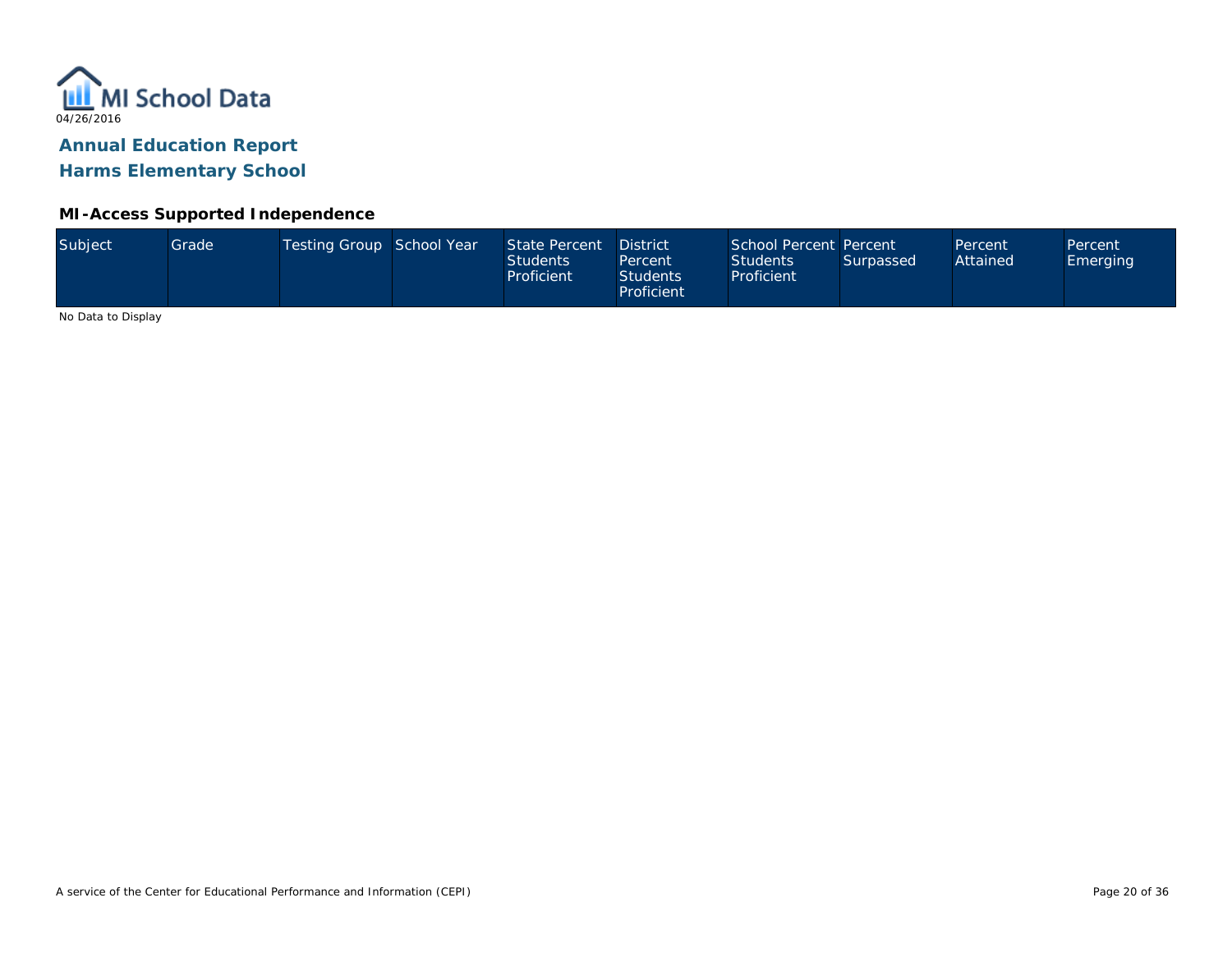

### **MI-Access Participation**

| Subject<br>Testing Group School Year<br>State Percent<br>Grade <sup>1</sup><br>Attained<br><b>Students</b><br><b>Students</b><br>Surpassed<br><b>Emerging</b><br>Percent<br>Proficient<br>Proficient<br><b>Students</b><br>Proficient | School Percent Percent<br><b>District</b><br>Percent<br>Percent |
|---------------------------------------------------------------------------------------------------------------------------------------------------------------------------------------------------------------------------------------|-----------------------------------------------------------------|
|---------------------------------------------------------------------------------------------------------------------------------------------------------------------------------------------------------------------------------------|-----------------------------------------------------------------|

No Data to Display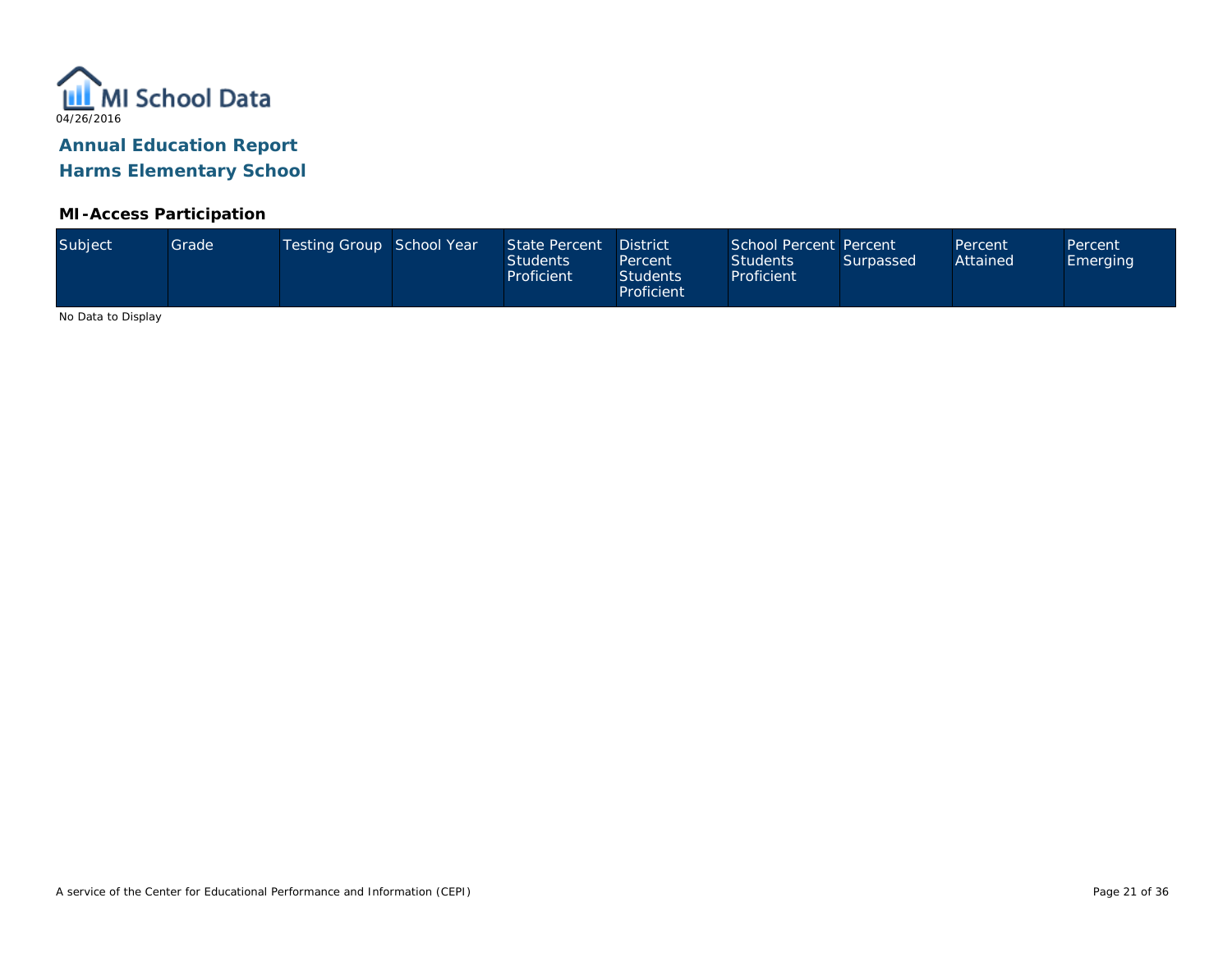

### **Accountability Details Subject Data**

| <b>Testing</b><br>Group                            | Subject               | <b>State Tested</b><br>Total | <b>State Percent</b><br>Proficient | <b>District</b><br><b>Tested Total</b> | <b>District</b><br>Percent<br>Proficient* | <b>School Tested School</b><br>Total | Percent<br>Proficient** |
|----------------------------------------------------|-----------------------|------------------------------|------------------------------------|----------------------------------------|-------------------------------------------|--------------------------------------|-------------------------|
| <b>All Students</b>                                | <b>Mathematics</b>    | 98.1%                        | 36.5%                              | 94.6%                                  | N/A                                       | 98.5%                                | N/A                     |
| All Students                                       | <b>ELA</b>            | 98.1%                        | 48.5%                              | 94.1%                                  | N/A                                       | 99.5%                                | N/A                     |
| All Students                                       | Science               | 97.5%                        | 22.2%                              | 93.1%                                  | N/A                                       | 100%                                 | N/A                     |
| All Students                                       | Social Studies        | 97.4%                        | 31.8%                              | 90.4%                                  | N/A                                       | 98.5%                                | N/A                     |
| American<br>Indian                                 | Mathematics           | 98.2%                        | 27.8%                              | 94.4%                                  | N/A                                       | <30                                  | N/A                     |
| American<br>Indian                                 | <b>ELA</b>            | 98%                          | 41.5%                              | 96.3%                                  | N/A                                       | < 30                                 | N/A                     |
| American<br>Indian                                 | Science               | 97.8%                        | 17.7%                              | <30                                    | N/A                                       | <30                                  | N/A                     |
| American<br>Indian                                 | Social Studies        | 97.2%                        | 25.2%                              | <30                                    | N/A                                       | N/A                                  | N/A                     |
| African<br>American                                | Mathematics           | 96.5%                        | 13.5%                              | 94.2%                                  | N/A                                       | < 30                                 | N/A                     |
| African<br>American                                | <b>ELA</b>            | 96.5%                        | 24.5%                              | 93.6%                                  | N/A                                       | <30                                  | N/A                     |
| African<br>American                                | Science               | 95.4%                        | 6.1%                               | 92.7%                                  | N/A                                       | <30                                  | N/A                     |
| African<br>American                                | Social Studies        | 95.2%                        | 11%                                | 89.7%                                  | N/A                                       | < 30                                 | N/A                     |
| Asian                                              | Mathematics           | 99.1%                        | 66.3%                              | 96.6%                                  | N/A                                       | N/A                                  | N/A                     |
| Asian                                              | <b>ELA</b>            | 98.7%                        | 70.2%                              | 95.5%                                  | N/A                                       | N/A                                  | N/A                     |
| Asian                                              | Science               | 99%                          | 38%                                | 97.4%                                  | N/A                                       | N/A                                  | N/A                     |
| Asian                                              | <b>Social Studies</b> | 98.8%                        | 49.6%                              | 96.5%                                  | N/A                                       | N/A                                  | N/A                     |
| Hispanic of Any<br>Race                            | Mathematics           | 98.3%                        | 23.7%                              | 97.1%                                  | N/A                                       | 98.9%                                | N/A                     |
| Hispanic of Any ELA<br>Race                        |                       | 98.3%                        | 36.1%                              | 97%                                    | N/A                                       | 99.5%                                | N/A                     |
| Hispanic of Any<br>Race                            | Science               | 97.9%                        | 11.7%                              | 95%                                    | N/A                                       | 100%                                 | N/A                     |
| Hispanic of Any<br>Race                            | Social Studies        | 97.5%                        | 20.2%                              | 94%                                    | N/A                                       | 98.4%                                | N/A                     |
| Native<br>Hawaiian or<br>Other Pacific<br>Islander | Mathematics           | 99.8%                        | 40.8%                              | <30                                    | N/A                                       | N/A                                  | N/A                     |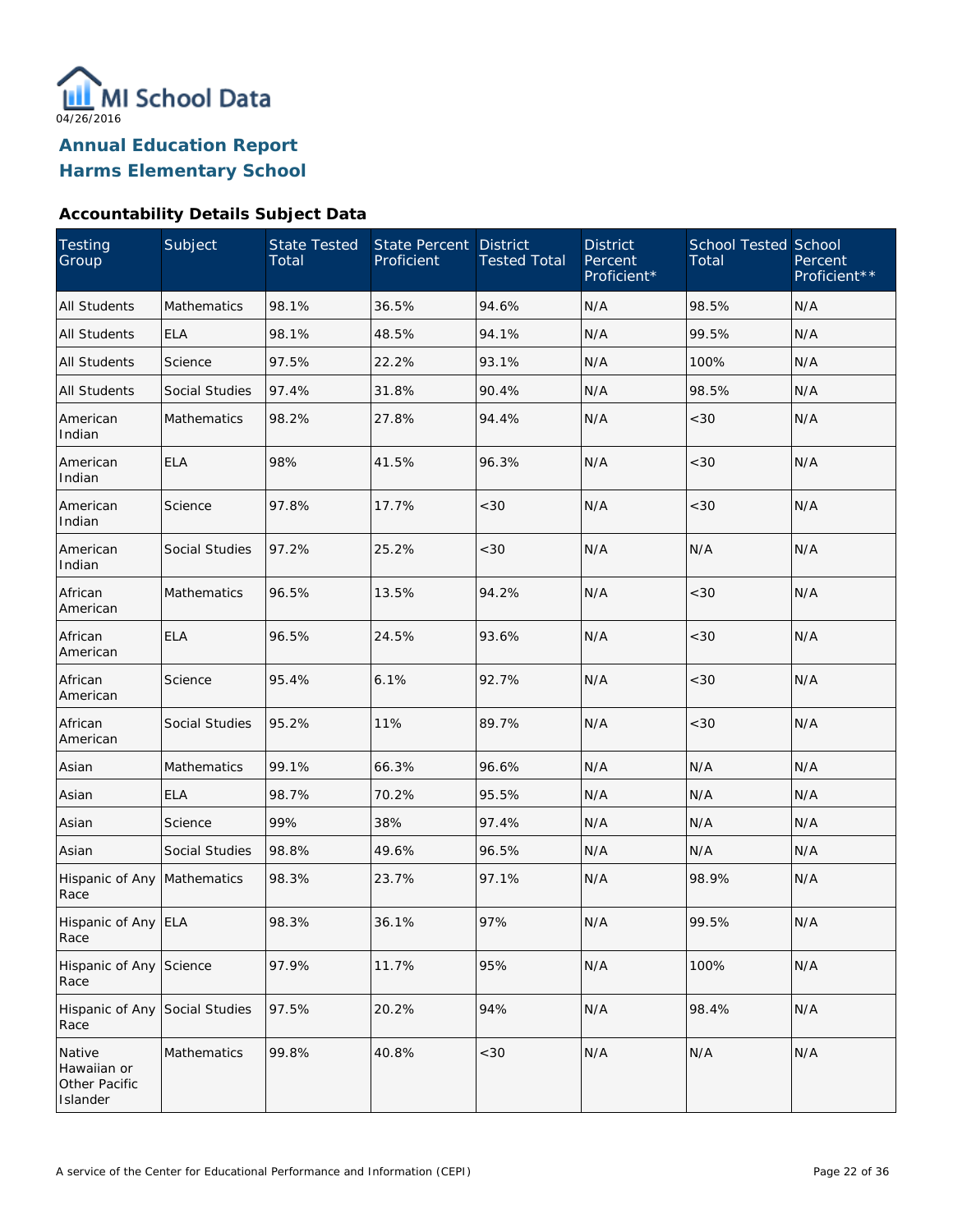

**Annual Education Report**

### **Harms Elementary School**

### **Accountability Details Subject Data**

| Testing<br>Group                                   | Subject            | <b>State Tested</b><br>Total | State Percent<br>Proficient | <b>District</b><br><b>Tested Total</b> | <b>District</b><br>Percent<br>Proficient* | <b>School Tested School</b><br>Total | Percent<br>Proficient** |
|----------------------------------------------------|--------------------|------------------------------|-----------------------------|----------------------------------------|-------------------------------------------|--------------------------------------|-------------------------|
| Native<br>Hawaiian or<br>Other Pacific<br>Islander | <b>ELA</b>         | 99.3%                        | 53.3%                       | < 30                                   | N/A                                       | N/A                                  | N/A                     |
| Native<br>Hawaiian or<br>Other Pacific<br>Islander | Science            | 99.6%                        | 21.9%                       | < 30                                   | N/A                                       | N/A                                  | N/A                     |
| Native<br>Hawaiian or<br>Other Pacific<br>Islander | Social Studies     | 99.3%                        | 33%                         | < 30                                   | N/A                                       | N/A                                  | N/A                     |
| Two or More<br>Races                               | Mathematics        | 98.5%                        | 33.6%                       | 96%                                    | N/A                                       | < 30                                 | N/A                     |
| Two or More<br>Races                               | <b>ELA</b>         | 98.5%                        | 46.9%                       | 98%                                    | N/A                                       | <30                                  | N/A                     |
| Two or More<br>Races                               | Science            | 98.5%                        | 20.1%                       | < 30                                   | N/A                                       | N/A                                  | N/A                     |
| Two or More<br>Races                               | Social Studies     | 98.1%                        | 28.3%                       | $<30$                                  | N/A                                       | <30                                  | N/A                     |
| White                                              | <b>Mathematics</b> | 98.5%                        | 42.5%                       | 93.4%                                  | N/A                                       | <30                                  | N/A                     |
| White                                              | <b>ELA</b>         | 98.5%                        | 55%                         | 92.8%                                  | N/A                                       | <30                                  | N/A                     |
| White                                              | Science            | 98.1%                        | 26.6%                       | 92.6%                                  | N/A                                       | <30                                  | N/A                     |
| White                                              | Social Studies     | 98%                          | 37.3%                       | 88.2%                                  | N/A                                       | <30                                  | N/A                     |
| Economically<br>Disadvantaged                      | <b>Mathematics</b> | 97.6%                        | 22.5%                       | 94.3%                                  | N/A                                       | 98.9%                                | N/A                     |
| Economically<br>Disadvantaged                      | <b>ELA</b>         | 97.6%                        | 33.7%                       | 93.8%                                  | N/A                                       | 100%                                 | N/A                     |
| Economically<br>Disadvantaged                      | Science            | 96.8%                        | 11.7%                       | 92.7%                                  | N/A                                       | 100%                                 | N/A                     |
| Economically<br>Disadvantaged                      | Social Studies     | 96.5%                        | 17.8%                       | 89.9%                                  | N/A                                       | 100%                                 | N/A                     |
| English<br>Language<br>Learners                    | Mathematics        | 98.6%                        | 20.3%                       | 97.2%                                  | N/A                                       | 98.8%                                | N/A                     |
| English<br>Language<br>Learners                    | <b>ELA</b>         | 98.2%                        | 24%                         | 97.1%                                  | N/A                                       | 100%                                 | N/A                     |
| English<br>Language<br>Learners                    | Science            | 98.2%                        | 3.9%                        | 95.4%                                  | N/A                                       | 100%                                 | N/A                     |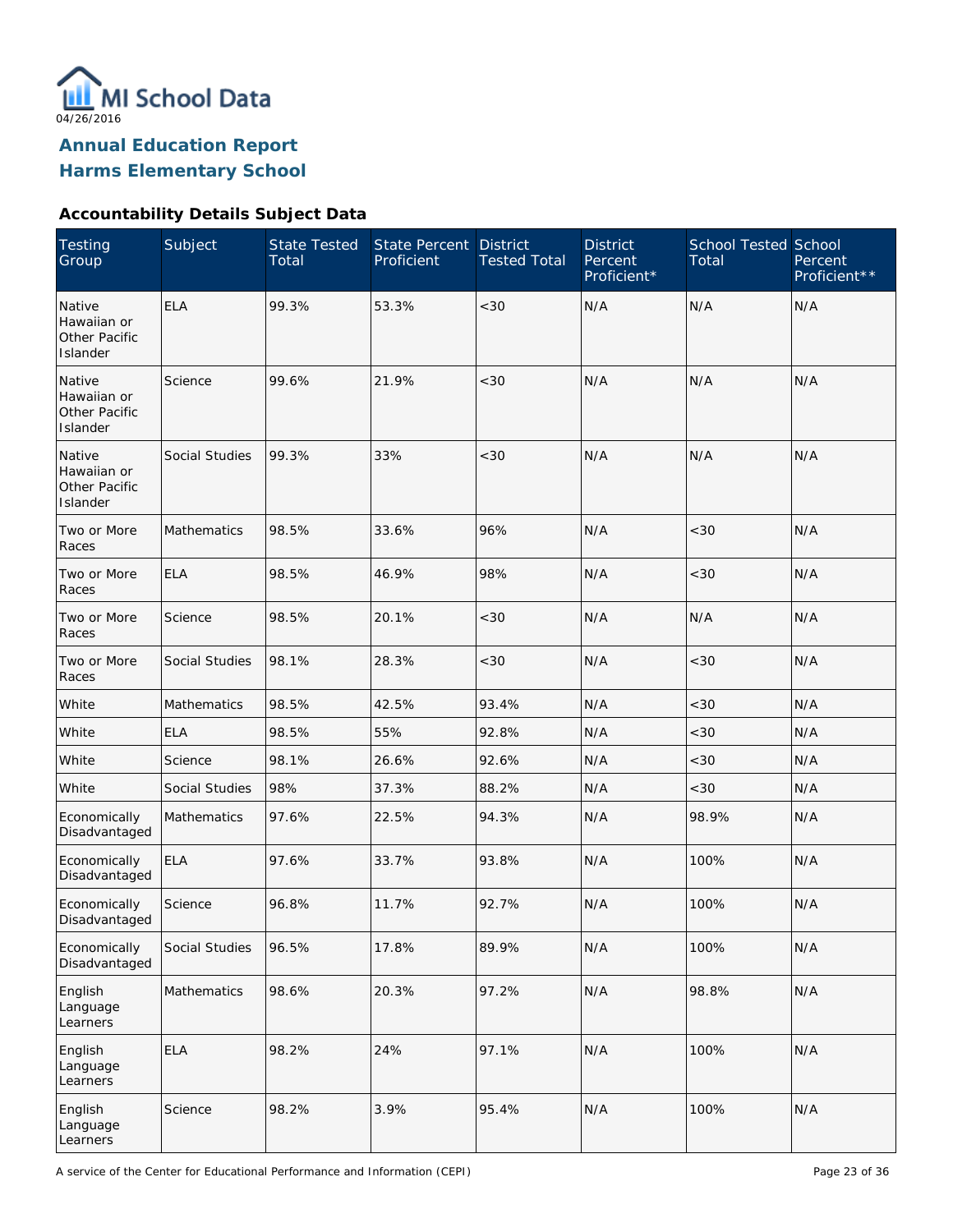

**Annual Education Report**

**Harms Elementary School**

### **Accountability Details Subject Data**

| Testing<br>Group                            | Subject            | <b>State Tested</b><br>Total | State Percent District<br>Proficient | Tested Total | <b>District</b><br>Percent<br>Proficient* | <b>School Tested School</b><br>Total | Percent<br>Proficient** |
|---------------------------------------------|--------------------|------------------------------|--------------------------------------|--------------|-------------------------------------------|--------------------------------------|-------------------------|
| English<br>Language<br>Learners             | Social Studies     | 97.9%                        | 8.1%                                 | 94.3%        | N/A                                       | 100%                                 | N/A                     |
| <b>Students With</b><br>Disabilities        | <b>Mathematics</b> | 97.2%                        | 21.8%                                | 92%          | N/A                                       | < 30                                 | N/A                     |
| <b>Students With</b><br><b>Disabilities</b> | <b>IELA</b>        | 96.6%                        | 24.7%                                | 89.2%        | N/A                                       | < 30                                 | N/A                     |
| <b>Students With</b><br>Disabilities        | Science            | 96.5%                        | 15.4%                                | 90.8%        | N/A                                       | < 30                                 | N/A                     |
| <b>Students With</b><br><b>Disabilities</b> | Social Studies     | 95%                          | 13.9%                                | 80.9%        | N/A                                       | < 30                                 | N/A                     |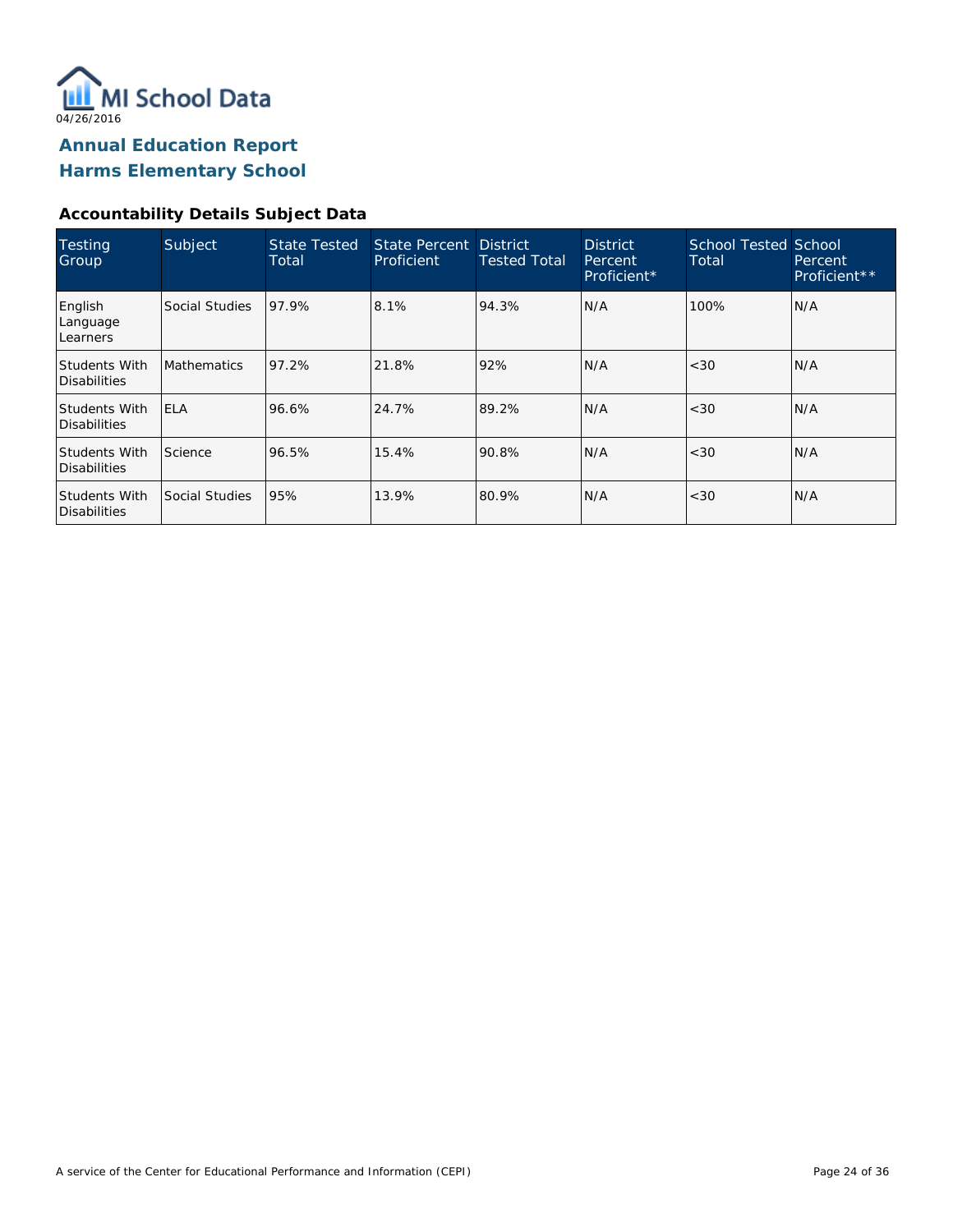

### **Accountability Details Graduation Data**

| Student Group                                      | Statewide | <b>District</b> | School |
|----------------------------------------------------|-----------|-----------------|--------|
| <b>All Students</b>                                | 78.6%     | 70.3%           | N/A    |
| American Indian                                    | 64.8%     | N/A             | N/A    |
| African American                                   | 64.5%     | 70.3%           | N/A    |
| Asian                                              | 89.1%     | 80.6%           | N/A    |
| Hispanic of Any Race                               | 68.8%     | 73.7%           | N/A    |
| Native Hawaiian or Other Pacific 78.9%<br>Islander |           | N/A             | N/A    |
| Two or More Races                                  | 74.2%     | N/A             | N/A    |
| White                                              | 82.9%     | 52.5%           | N/A    |
| Female                                             | 82.9%     | N/A             | N/A    |
| Male                                               | 74.4%     | N/A             | N/A    |
| Economically Disadvantaged                         | 65.6%     | 70.4%           | N/A    |
| English Language Learners                          | 68.2%     | 77.1%           | N/A    |
| <b>Students With Disabilities</b>                  | 55.1%     | 47.8%           | N/A    |
| Bottom 30%                                         | N/A       | N/A             | N/A    |

*\* All data based on students enrolled for a full academic year.*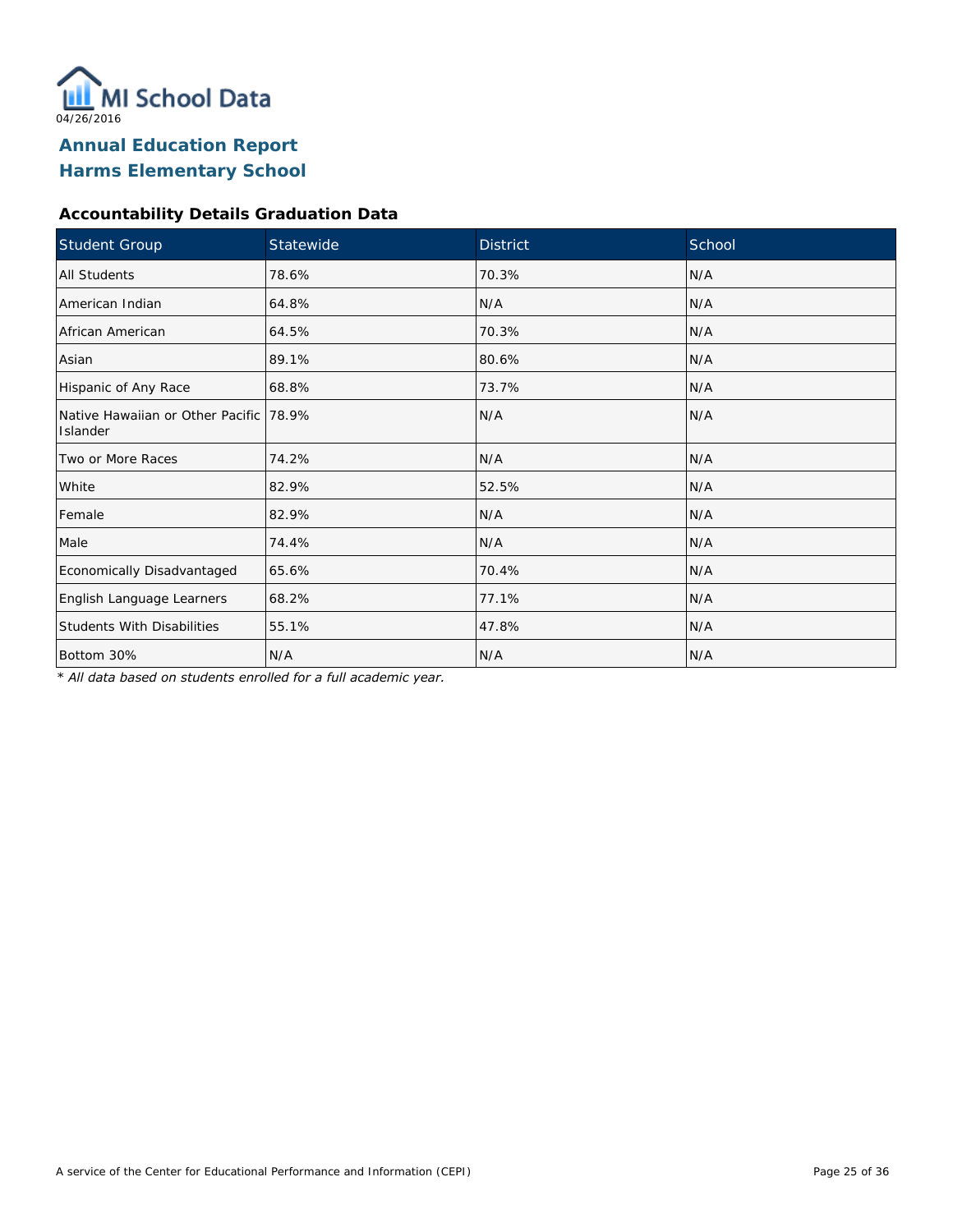

### **Accountability Details Attendance Data**

| <b>Student Group</b> | Statewide <sup>1</sup> | <b>District</b> | School <sup>'</sup> |
|----------------------|------------------------|-----------------|---------------------|
| All Students         | 94.7%                  | 86.1%           | $192.6\%$           |

*\* All data based on students enrolled for a full academic year.*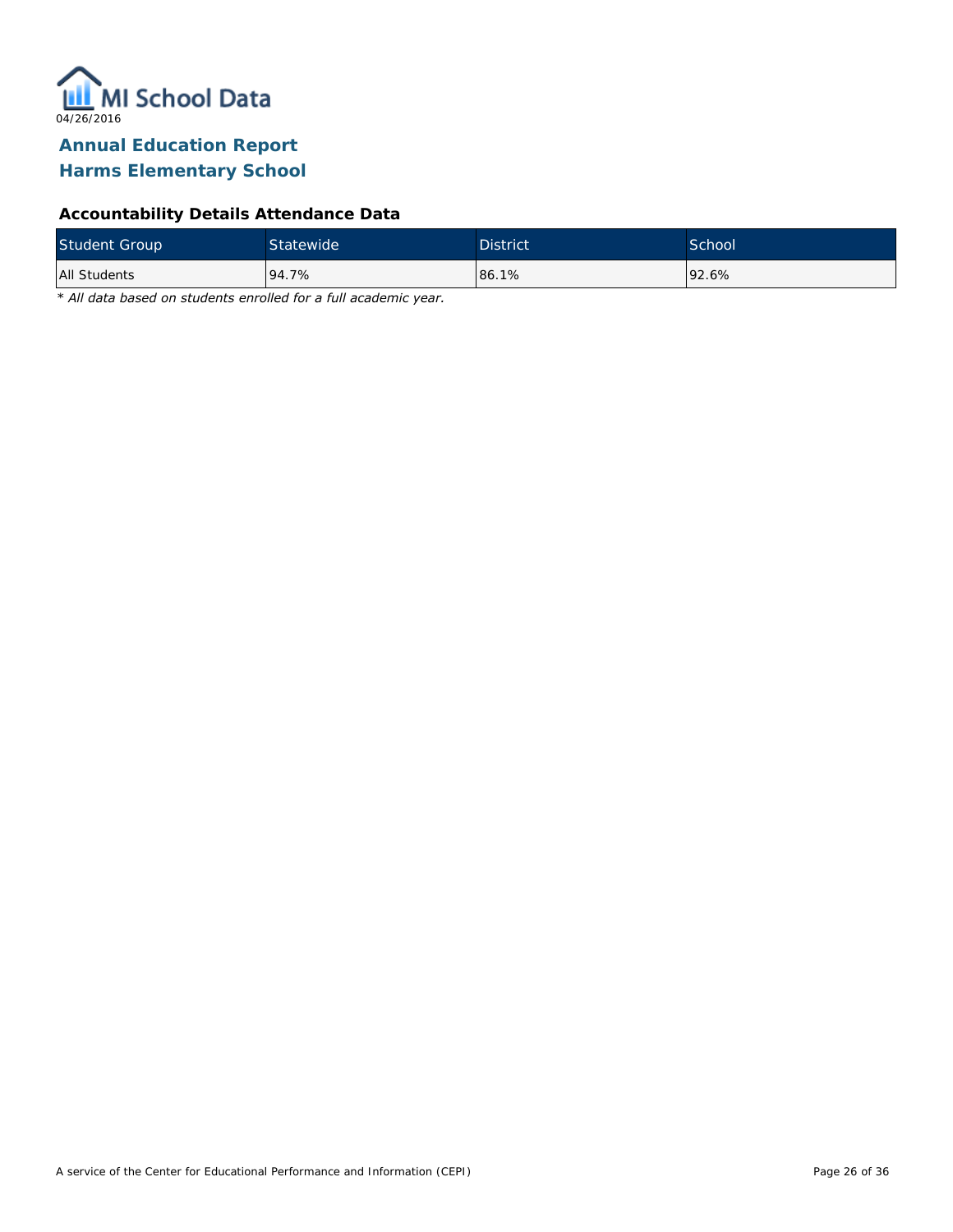

### **Accountability Status District Data**

| <b>District</b><br><b>Name</b> | Reading<br><b>Status</b> | Reading<br>Score <sup>1</sup> | Writina<br><b>Status</b> | Writina<br>Score | Math<br><b>Status</b> | Math Score Science | <b>Status</b> | Science<br>Score | Social<br><b>Studies</b><br><b>Status</b> | Social<br><b>Studies</b><br><b>Score</b> | <b>Overall</b><br><b>Status</b> | <b>Overall</b><br>Score |
|--------------------------------|--------------------------|-------------------------------|--------------------------|------------------|-----------------------|--------------------|---------------|------------------|-------------------------------------------|------------------------------------------|---------------------------------|-------------------------|
|--------------------------------|--------------------------|-------------------------------|--------------------------|------------------|-----------------------|--------------------|---------------|------------------|-------------------------------------------|------------------------------------------|---------------------------------|-------------------------|

No Data to Display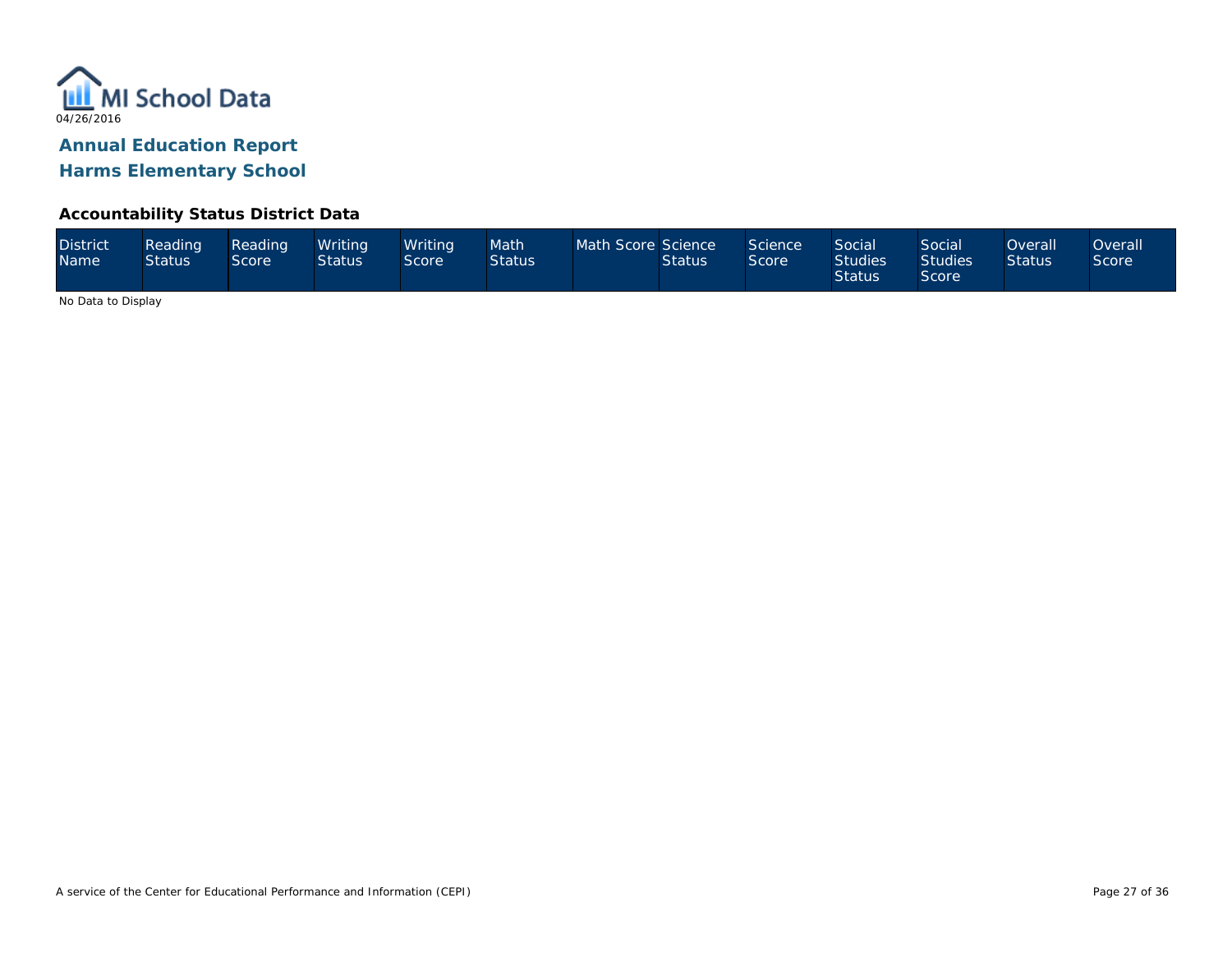

### **Accountability Status School Data**

| <b>District</b><br><b>Name</b> | School<br><b>Name</b> | <b>Title 1</b><br><b>Status</b> | Status | Score | Reading Reading Writing Writing Math<br><b>Status</b> | Score | Status <sup>1</sup> | Math<br>Score | Science Science Social<br><b>Status</b> | Score ' | Studies<br><b>Status</b> | Social<br>Studies<br>Score | Overall<br>Status I | <b>Overall</b><br>Score |
|--------------------------------|-----------------------|---------------------------------|--------|-------|-------------------------------------------------------|-------|---------------------|---------------|-----------------------------------------|---------|--------------------------|----------------------------|---------------------|-------------------------|
|--------------------------------|-----------------------|---------------------------------|--------|-------|-------------------------------------------------------|-------|---------------------|---------------|-----------------------------------------|---------|--------------------------|----------------------------|---------------------|-------------------------|

No Data to Display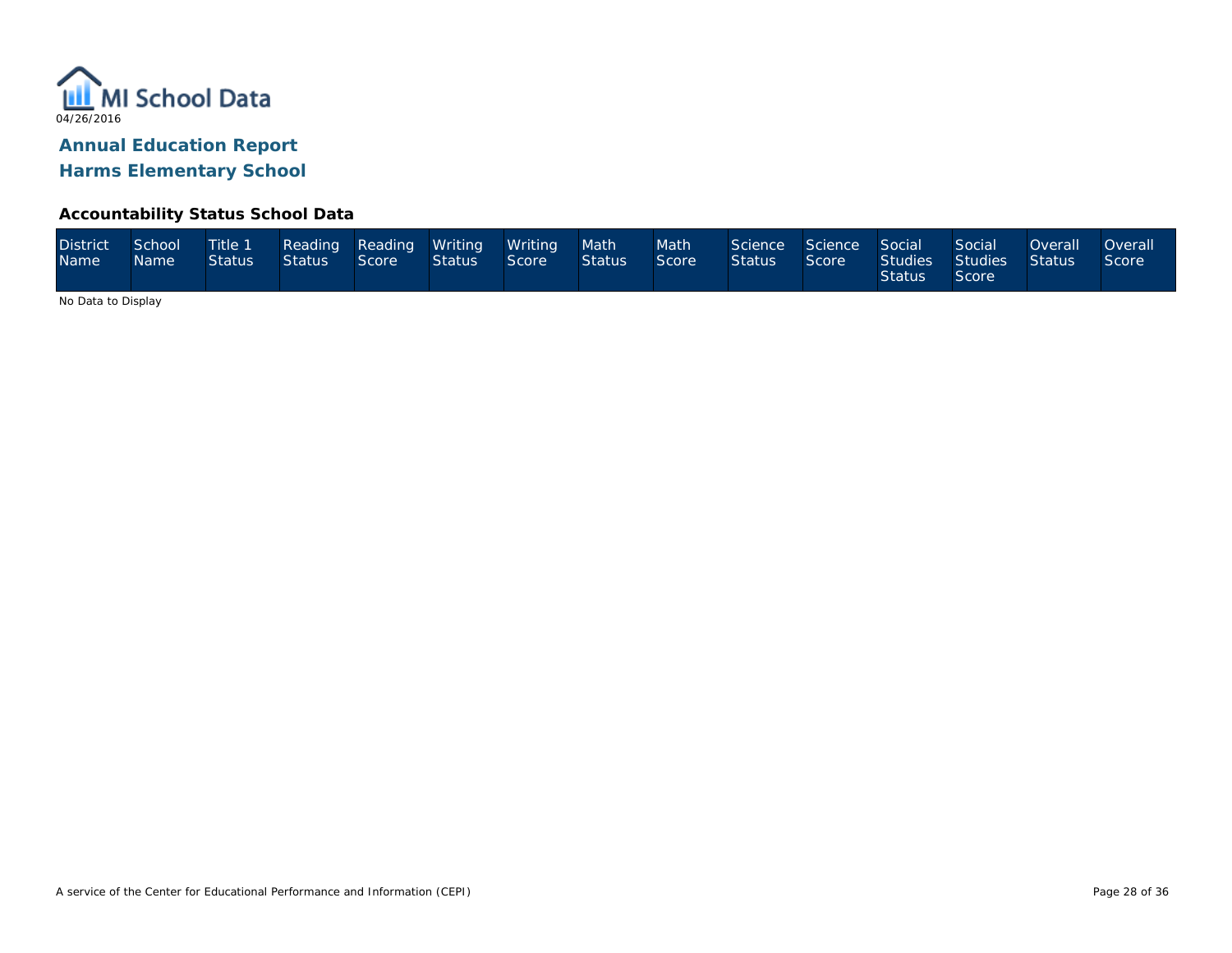

### **Annual Education Report**

### **Harms Elementary School**

### **Teacher Quality - Qualification**

|                                                                                                              | Other | B.A. | MA. | <b>P.H.D.</b> |
|--------------------------------------------------------------------------------------------------------------|-------|------|-----|---------------|
| Professional<br>Qualifications of All Public<br>Elementary and<br>Secondary School<br>Teachers in the School |       |      | 20  |               |

*Professional Qualifications are defined by the State and may include information such as the degrees of public school teachers (e.g., percentage of teachers with Bachelors Degrees or Masters Degrees) or the percentage of fully certified teachers*

#### **Teacher Quality - Class**

|                                                                                                                                   | School Aggregate | <b>High-Poverty Schools</b> | Low-Poverty Schools |
|-----------------------------------------------------------------------------------------------------------------------------------|------------------|-----------------------------|---------------------|
| Percentage of Core Academic<br>Subject Elementary and<br>Secondary School Classes not<br>Taught by Highly Qualified<br>l Teachers | $0.0\%$          | $0.0\%$                     | $0.0\%$             |

#### **Teacher Quality - Provisional**

|                                                                                                                  | Certification Percent |
|------------------------------------------------------------------------------------------------------------------|-----------------------|
| Percentage of Public Elementary and Secondary School Teachers   0%<br>in the School with Emergency Certification |                       |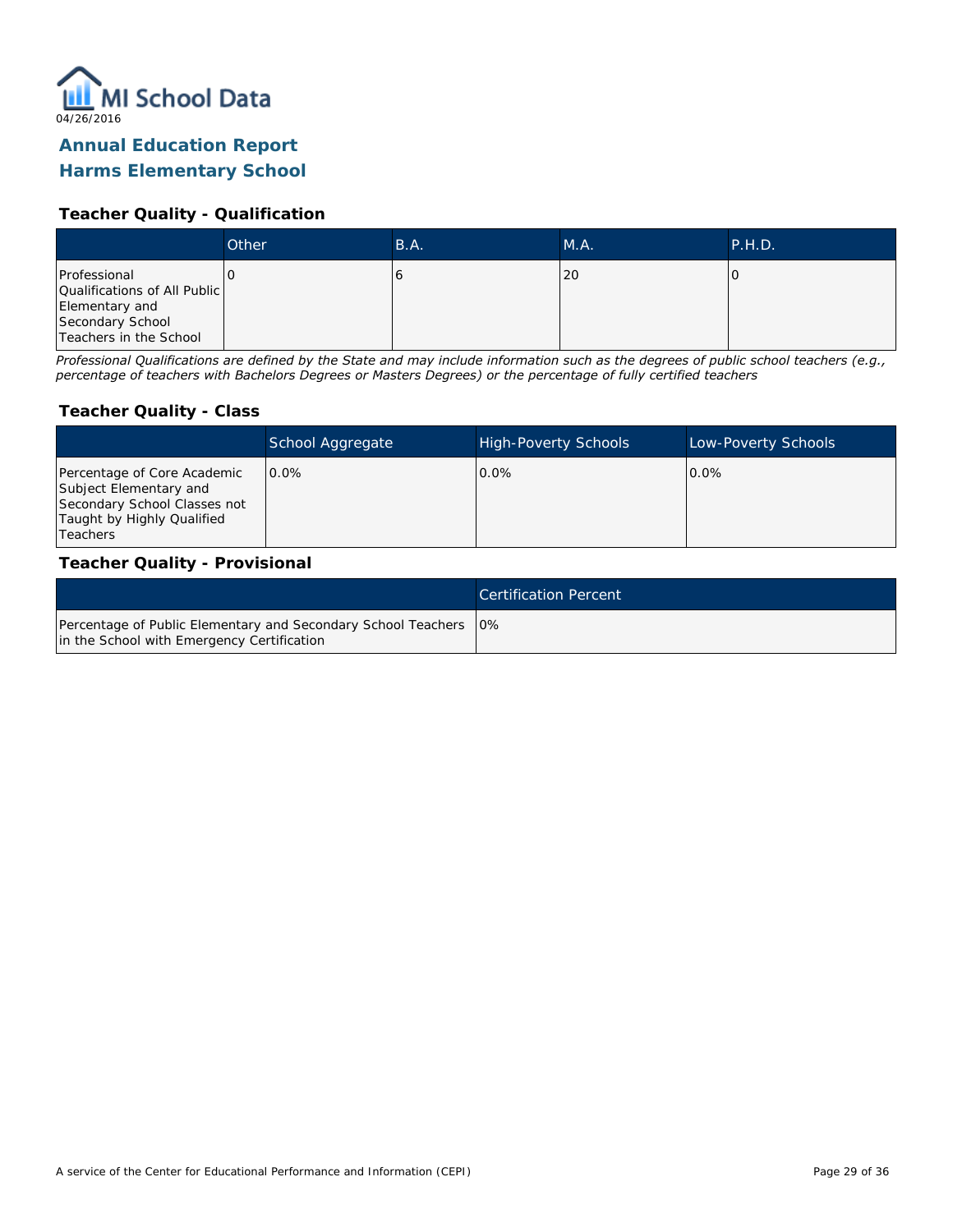

#### **NAEP Grade 4 Math**

|                                                                                                                                                                 | Percent of<br><b>Students</b> | Percent below<br><b>Basic</b>                    | Percent Basic                                         | Percent Proficient                                             | Percent Advanced               |
|-----------------------------------------------------------------------------------------------------------------------------------------------------------------|-------------------------------|--------------------------------------------------|-------------------------------------------------------|----------------------------------------------------------------|--------------------------------|
| <b>All Students</b>                                                                                                                                             | 100                           | 23                                               | 77                                                    | 34                                                             | 5                              |
| Male<br>Female                                                                                                                                                  | 51<br>49                      | 22<br>23                                         | 78<br>77                                              | 36<br>32                                                       | 6<br>$\overline{4}$            |
| National Lunch<br>Program Eligibility<br>Eligible<br>Not Eligible<br>Info not available                                                                         | 47<br>53<br>#                 | 36<br>10<br>$\ddagger$                           | 64<br>90<br>$\ddagger$                                | 17<br>49<br>$\ddagger$                                         | 9<br>$\ddagger$                |
| Race/Ethnicity<br>White<br><b>Black</b><br>Hispanic<br>Asian<br>American<br>Indian/Alaska Native<br>Native<br>Hawaiian/Pacific<br>Islander<br>Two or More Races | 72<br>15<br>6<br>4<br>#<br>3  | 15<br>53<br>38<br>11<br>$\ddagger$<br>$\ddagger$ | 85<br>47<br>62<br>89<br>$\ddagger$<br>ŧ<br>$\ddagger$ | 39<br>10<br>21<br>58<br>$\ddagger$<br>$\ddagger$<br>$\ddagger$ | 5<br>8#35<br>3<br>19<br>‡<br>‡ |
| Student classified as<br>having a disability<br><b>SD</b><br>Not SD                                                                                             | 12<br>88                      | 47<br>19                                         | 53<br>81                                              | 14<br>37                                                       | 5                              |
| Student is an English<br>Language Learner<br><b>ELL</b><br>Not ELL                                                                                              | 5<br>95                       | 42<br>22                                         | 58<br>78                                              | 16<br>35                                                       | 5                              |

*‡ Reporting Standards not met. Note: Observed differences are not necessarily statistically significant. Detail may not sum to total because of rounding. SOURCE: U.S. Department of Education. Institute for Education Sciences. National Center for Education Statistics. National Assessment of Educational Progress (NAEP) 2015 Mathematics Achievement.*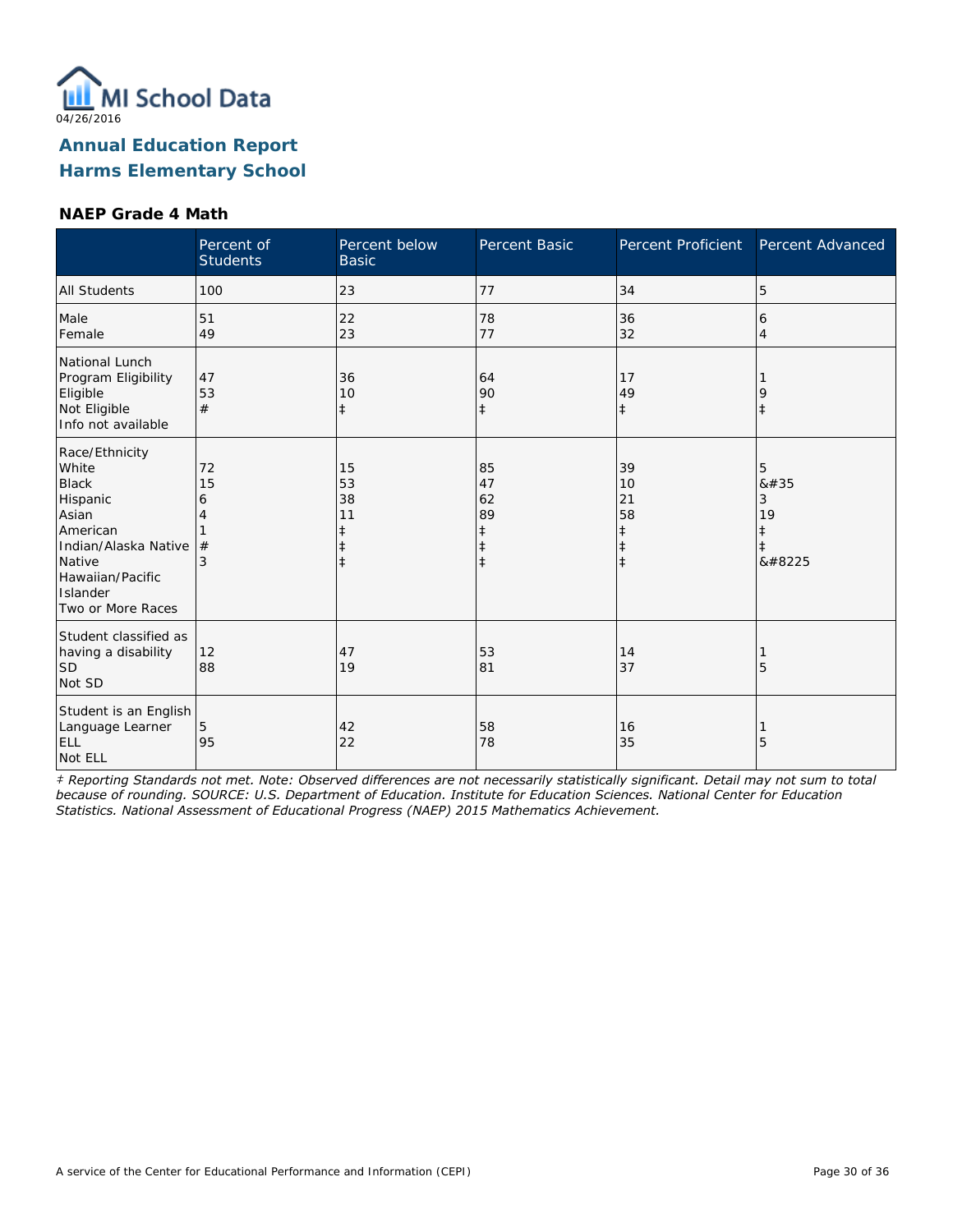

### **NAEP Grade 8 Math**

|                                                                                                                                                                 | Percent of<br><b>Students</b>             | Percent below<br><b>Basic</b>                                  | Percent Basic                                         | Percent Proficient                                   | Percent Advanced      |
|-----------------------------------------------------------------------------------------------------------------------------------------------------------------|-------------------------------------------|----------------------------------------------------------------|-------------------------------------------------------|------------------------------------------------------|-----------------------|
| <b>All Students</b>                                                                                                                                             | 100                                       | 32                                                             | 39                                                    | 22                                                   | 7                     |
| Male<br>Female                                                                                                                                                  | 51<br>49                                  | 31<br>34                                                       | 39<br>39                                              | 23<br>21                                             | 6                     |
| National Lunch<br>Program Eligibility<br>Eligible<br>Not Eligible<br>Info not available                                                                         | 45<br>55<br>#                             | 48<br>19<br>$\ddagger$                                         | 39<br>40<br>$\ddagger$                                | 12<br>30<br>$\ddagger$                               | 2<br>11<br>$\ddagger$ |
| Race/Ethnicity<br>White<br><b>Black</b><br>Hispanic<br>Asian<br>American<br>Indian/Alaska Native<br>Native<br>Hawaiian/Pacific<br>Islander<br>Two or More Races | 69<br>20<br>4<br>3<br>#<br>$\overline{2}$ | 23<br>66<br>38<br>11<br>$\ddagger$<br>$\ddagger$<br>$\ddagger$ | 43<br>29<br>44<br>18<br>$\ddagger$<br>ŧ<br>$\ddagger$ | 26<br>5<br>15<br>39<br>‡<br>$\ddagger$<br>$\ddagger$ | $^{\#}$<br>4<br>32    |
| Student classified as<br>having a disability<br>SD <sup> </sup><br>Not SD                                                                                       | 11<br>89                                  | 77<br>27                                                       | 19<br>41                                              | 3<br>24                                              | $^{\#}$               |
| Student is an English<br>Language Learner<br><b>ELL</b><br>Not ELL                                                                                              | 3<br>97                                   | 54<br>32                                                       | 33<br>39                                              | 11<br>22                                             | 2                     |

*‡ Reporting Standards not met. NOTE: Observed differences are not necessarily statistically significant. Detail may not sum to total because of rounding. SOURCE: U.S. Department of Education. Institute for Education Sciences. National Center for Education Statistics. National Assessment of Educational Progress (NAEP) 2015 Mathematics Achievement.*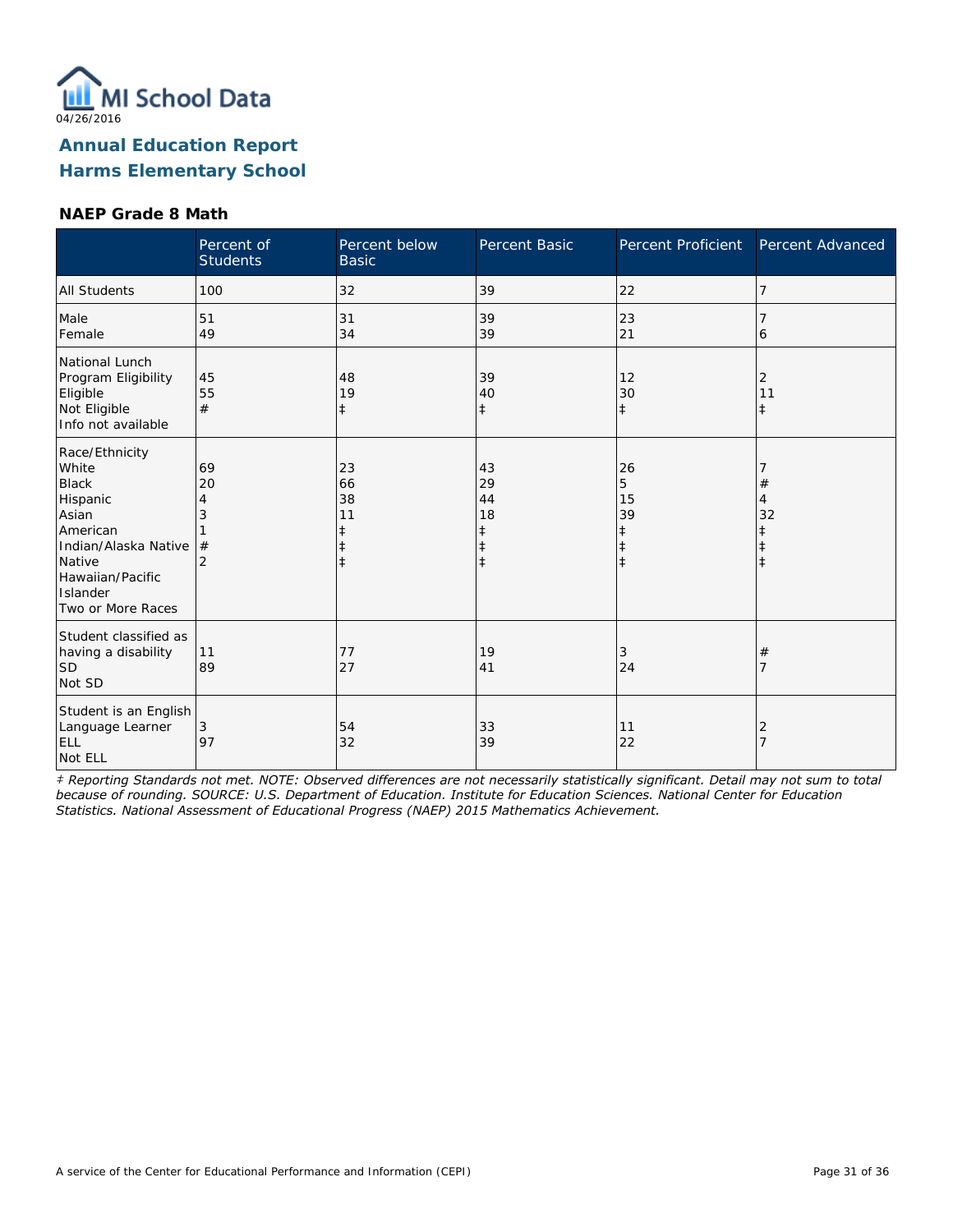

#### **NAEP Grade 12 Math**

|                                                                                                                                                | Percent of<br><b>Students</b> | Percent below<br><b>Basic</b>              | Percent Basic                                   | Percent Proficient                                       | Percent Advanced                                |
|------------------------------------------------------------------------------------------------------------------------------------------------|-------------------------------|--------------------------------------------|-------------------------------------------------|----------------------------------------------------------|-------------------------------------------------|
| <b>All Students</b>                                                                                                                            | 100                           | 34                                         | 41                                              | 23                                                       | 2                                               |
| Male<br>Female                                                                                                                                 | 51<br>49                      | 32<br>35                                   | 41<br>42                                        | 26<br>22                                                 |                                                 |
| National Lunch<br>Program Eligibility<br>Eligible<br>Not Eligible<br>Info not available                                                        | 35<br>64<br>$\Omega$          | 54<br>22<br>$\overline{0}$                 | 37<br>44<br>0                                   | 9<br>32<br>$\Omega$                                      | 0<br>2<br>l0                                    |
| Race/Ethnicity<br>White<br><b>Black</b><br>Hispanic<br>Asian<br>American Indian<br>Native<br>Hawaiian/Pacific<br>Islander<br>Two or More Races | 76<br>14<br>5<br>3<br>O       | 26<br>68<br>58<br>26<br>0<br>0<br>$\Omega$ | 42<br>27<br>33<br>32<br>0<br>0<br>$\mathcal{O}$ | 30<br>5<br>9<br>35<br>0<br>$\mathbf 0$<br>$\overline{O}$ | 2<br>0<br>O<br>$\Omega$<br>$\Omega$<br>$\Omega$ |
| Student classified as<br>having a disability<br><b>SD</b><br>Not SD                                                                            | 9<br>91                       | 78<br>30                                   | 19<br>43                                        | 3<br>25                                                  | 0<br>2                                          |
| Student is an English<br>Language Learner<br><b>ELL</b><br>Not ELL                                                                             | $\overline{2}$<br>98          | 0<br>33                                    | 0<br>41                                         | $\mathbf 0$<br>24                                        | 0<br>$\overline{2}$                             |

*‡ Reporting Standards not met. NOTE: Observed differences are not necessarily statistically significant. Detail may not sum to total because of rounding. SOURCE: U.S. Department of Education. Institute for Education Sciences. National Center for Education Statistics. National Assessment of Educational Progress (NAEP) 2015 Mathematics Achievement.*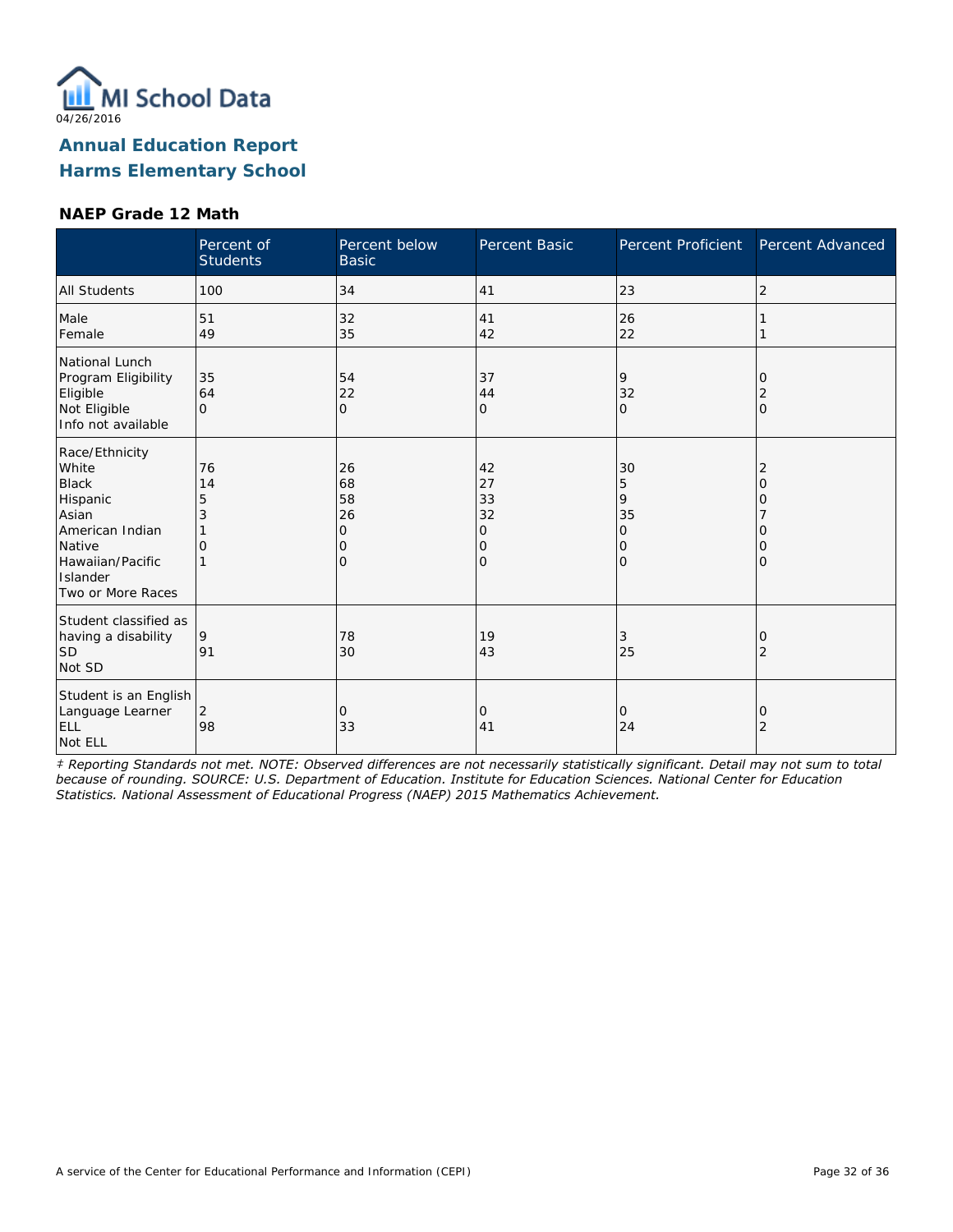

### **NAEP Grade 4 Reading**

|                                                                                                                                                                 | Percent of<br><b>Students</b> | Percent below<br><b>Basic</b>                 | Percent Basic                                          | Percent Proficient                                    | Percent Advanced  |
|-----------------------------------------------------------------------------------------------------------------------------------------------------------------|-------------------------------|-----------------------------------------------|--------------------------------------------------------|-------------------------------------------------------|-------------------|
| <b>All Students</b>                                                                                                                                             | 100                           | 37                                            | 63                                                     | 29                                                    | 5                 |
| Male<br>Female                                                                                                                                                  | 50<br>50                      | 39<br>34                                      | 61<br>66                                               | 26<br>31                                              | 5<br>6            |
| National Lunch<br>Program Eligibility<br>Eligible<br>Not Eligible<br>Info not available                                                                         | 48<br>52<br>#                 | 50<br>24<br>$\ddagger$                        | 50<br>76<br>$\ddagger$                                 | 16<br>40<br>$\ddagger$                                | 8<br>$\ddagger$   |
| Race/Ethnicity<br>White<br><b>Black</b><br>Hispanic<br>Asian<br>American<br>Indian/Alaska Native<br>Native<br>Hawaiian/Pacific<br>Islander<br>Two or More Races | 72<br>14<br>6<br>4<br>#<br>3  | 32<br>66<br>49<br>16<br>ŧ<br>$\ddagger$<br>30 | 68<br>34<br>51<br>84<br>$\ddagger$<br>$\ddagger$<br>70 | 32<br>9<br>17<br>49<br>$\ddagger$<br>$\ddagger$<br>37 | 6<br>15<br>ŧ<br>8 |
| Student classified as<br>having a disability<br>lsd<br>Not SD                                                                                                   | 12<br>88                      | 76<br>32                                      | 24<br>68                                               | 31                                                    | #<br>6            |
| Student is an English<br>Language Learner<br>ELL<br>Not ELL                                                                                                     | $\overline{4}$<br>96          | 52<br>36                                      | 48<br>64                                               | 16<br>29                                              | 2<br>5            |

*# Rounds to zero*

*‡ Reporting Standards not met. NOTE: Observed differences are not necessarily statistically significant. Detail may not sum to total because of rounding. SOURCE: U.S. Department of Education, Institute of Education Sciences, National Center for Education Statistics, National Assessment of Educational Progress (NAEP), 2015 Reading Assessment.*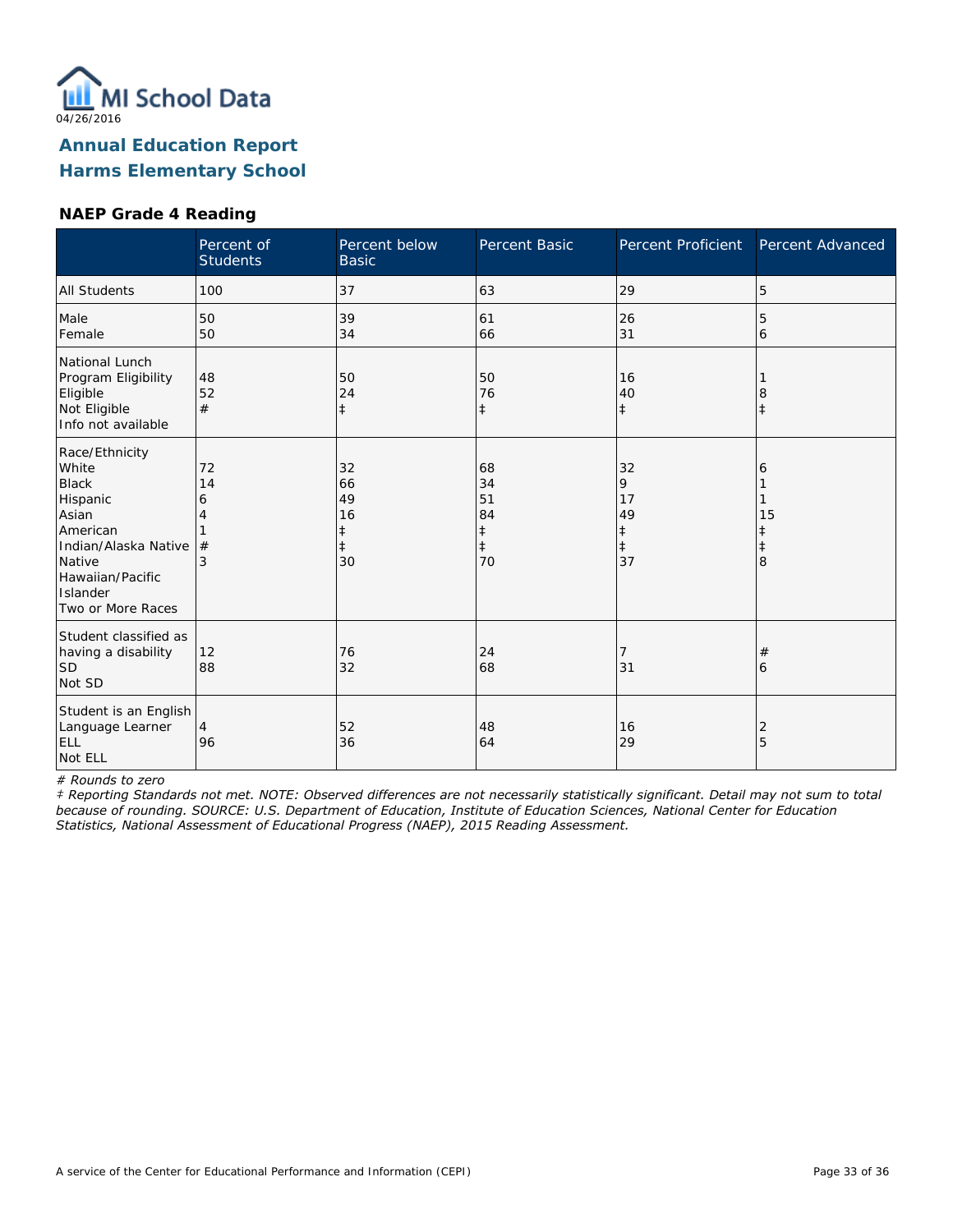

### **NAEP Grade 8 Reading**

|                                                                                                                                            | Percent of<br><b>Students</b> | Percent below<br><b>Basic</b>      | Percent Basic                      | Percent Proficient                     | Percent Advanced                        |
|--------------------------------------------------------------------------------------------------------------------------------------------|-------------------------------|------------------------------------|------------------------------------|----------------------------------------|-----------------------------------------|
| <b>All Students</b>                                                                                                                        | 100                           | 24                                 | 44                                 | 29                                     | 3                                       |
| Male<br>Female                                                                                                                             | 51<br>49                      | 29<br>20                           | 45<br>42                           | 25<br>34                               | 2<br>$\overline{4}$                     |
| National Lunch<br>Program Eligibility<br>Eligible<br>Not Eligible<br>Info not available                                                    | 45<br>55<br>#                 | 37<br>14                           | 45<br>43<br>$\ddagger$             | 17<br>39<br>$\ddagger$                 | $\ddagger$                              |
| Race/Ethnicity<br>White<br><b>Black</b><br>Hispanic<br>Asian/Pacific Islander 3<br>American<br>Indian/Alaska Native 2<br>Two or More Races | 69<br>20                      | 18<br>47<br>27<br>13<br>$\ddagger$ | 44<br>44<br>41<br>35<br>$\ddagger$ | 34<br>9<br>29<br>41<br>ŧ<br>$\ddagger$ | 3<br>8#35<br>3<br>10<br>ŧ<br>$\ddagger$ |
| Student classified as<br>having a disability<br><b>SD</b><br>Not SD                                                                        | 10<br>90                      | 64<br>20                           | 30<br>45                           | 5<br>32                                | $^{\#}$<br>3                            |
| Student is an English<br>Language Learner<br><b>ELL</b><br>Not ELL                                                                         | 3<br>97                       | 57<br>23                           | 37<br>44                           | 6<br>30                                | $\#$<br>3                               |

*# Rounds to zero*

*‡ Reporting Standards not met. NOTE: Observed differences are not necessarily statistically significant. Detail may not sum to total because of rounding. SOURCE: U.S. Department of Education, Institute of Education Sciences, National Center for Education Statistics, National Assessment of Educational Progress (NAEP), 2015 Reading Assessment.*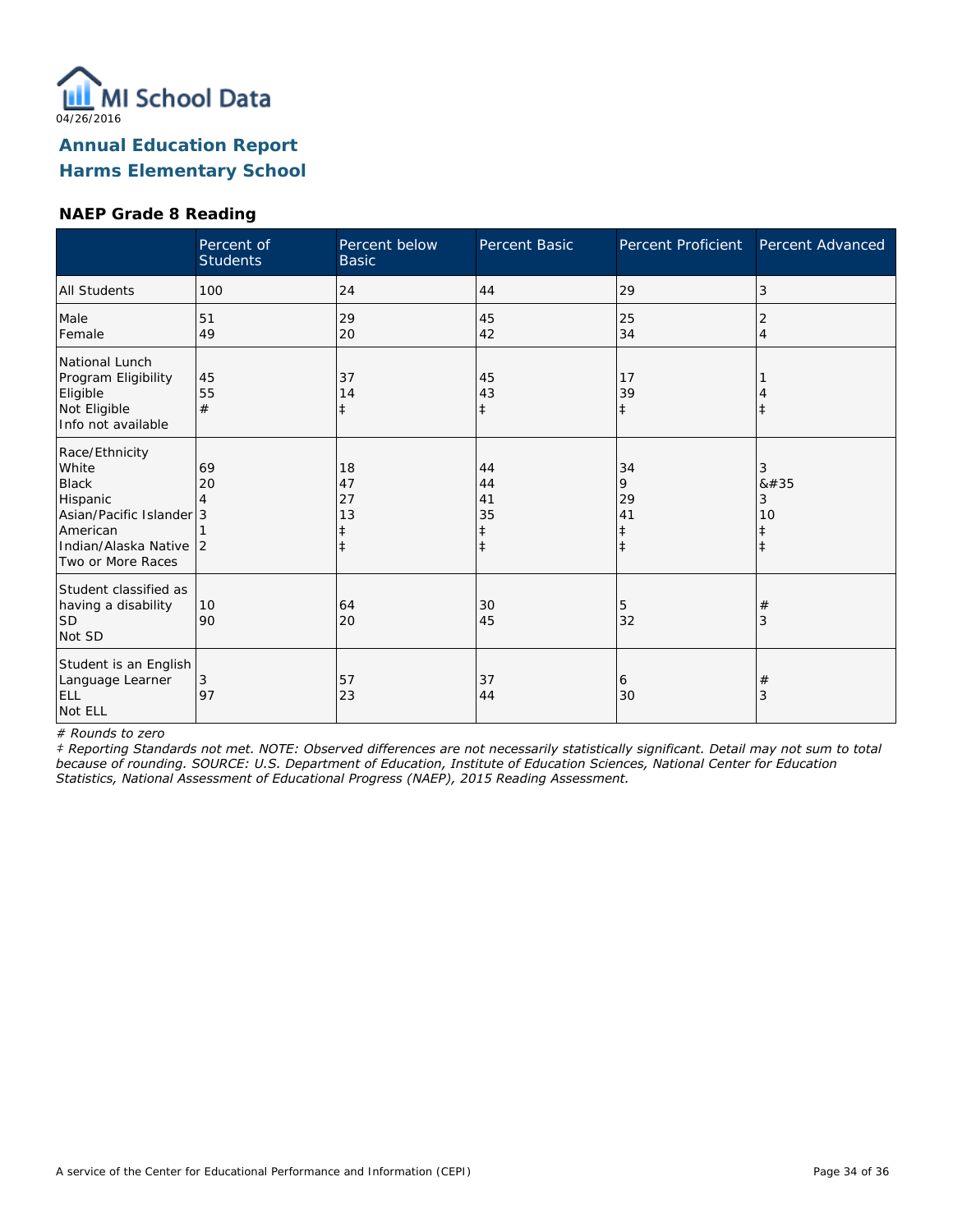

### **NAEP Grade 12 Reading**

|                                                                                                                                                | Percent of<br><b>Students</b>              | Percent below<br><b>Basic</b>                        | Percent Basic                       | Percent Proficient                          | Percent Advanced                   |
|------------------------------------------------------------------------------------------------------------------------------------------------|--------------------------------------------|------------------------------------------------------|-------------------------------------|---------------------------------------------|------------------------------------|
| <b>All Students</b>                                                                                                                            | 100                                        | 26                                                   | 5                                   | 27                                          | 5                                  |
| Male<br>Female                                                                                                                                 | 50<br>50                                   | 31<br>20                                             | 37<br>37                            | 28<br>37                                    | 4<br>6                             |
| National Lunch<br>Program Eligibility<br>Eligible<br>Not Eligible<br>Info not available                                                        | 35<br>64                                   | 37<br>19<br>0                                        | 39<br>36<br>O                       | 22<br>38<br>l0                              | 2<br>O                             |
| Race/Ethnicity<br>White<br><b>Black</b><br>Hispanic<br>Asian<br>American Indian<br>Native<br>Hawaiian/Pacific<br>Islander<br>Two or More Races | 76<br>14<br>5<br>3<br>$\Omega$<br>$\Omega$ | 20<br>52<br>34<br>21<br>$\mathbf 0$<br>0<br>$\Omega$ | 38<br>36<br>44<br>26<br>0<br>0<br>0 | 36<br>12<br>21<br>41<br>0<br>10<br>$\Omega$ | 6<br>Ω<br>12<br>Ω<br>0<br>$\Omega$ |
| Student classified as<br>having a disability<br> SD<br>Not SD                                                                                  | 7<br>93                                    | 66<br>23                                             | 25<br>38                            | 8<br>34                                     | 5                                  |
| Student is an English<br>Language Learner<br>ELL<br>Not ELL                                                                                    | 2<br>98                                    | $\Omega$<br>25                                       | 0<br>37                             | 0<br>33                                     | 0<br>5                             |

*# Rounds to zero*

*‡ Reporting Standards not met. NOTE: Observed differences are not necessarily statistically significant. Detail may not sum to total because of rounding. SOURCE: U.S. Department of Education, Institute of Education Sciences, National Center for Education Statistics, National Assessment of Educational Progress (NAEP), 2015 Reading Assessment.*